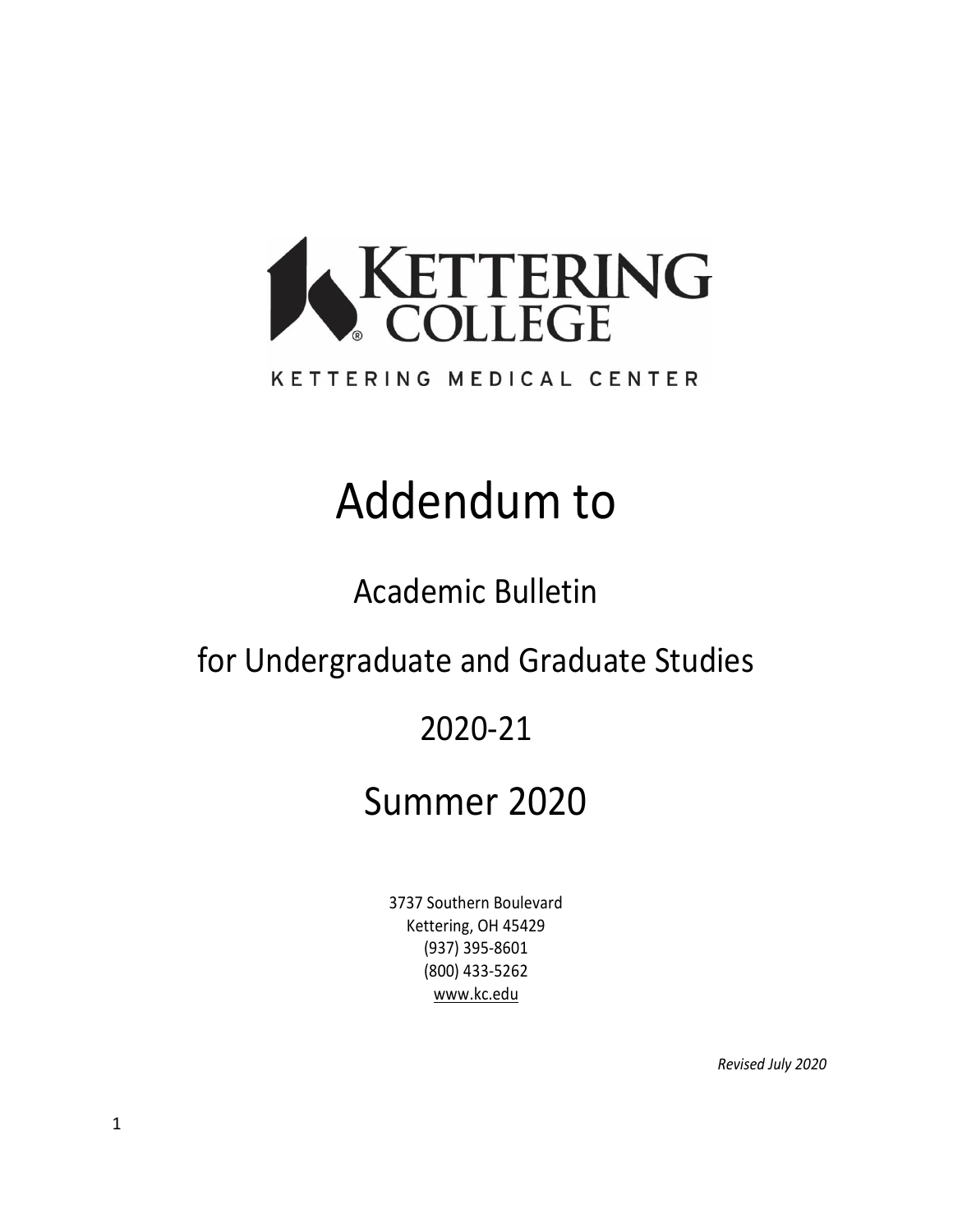# Contents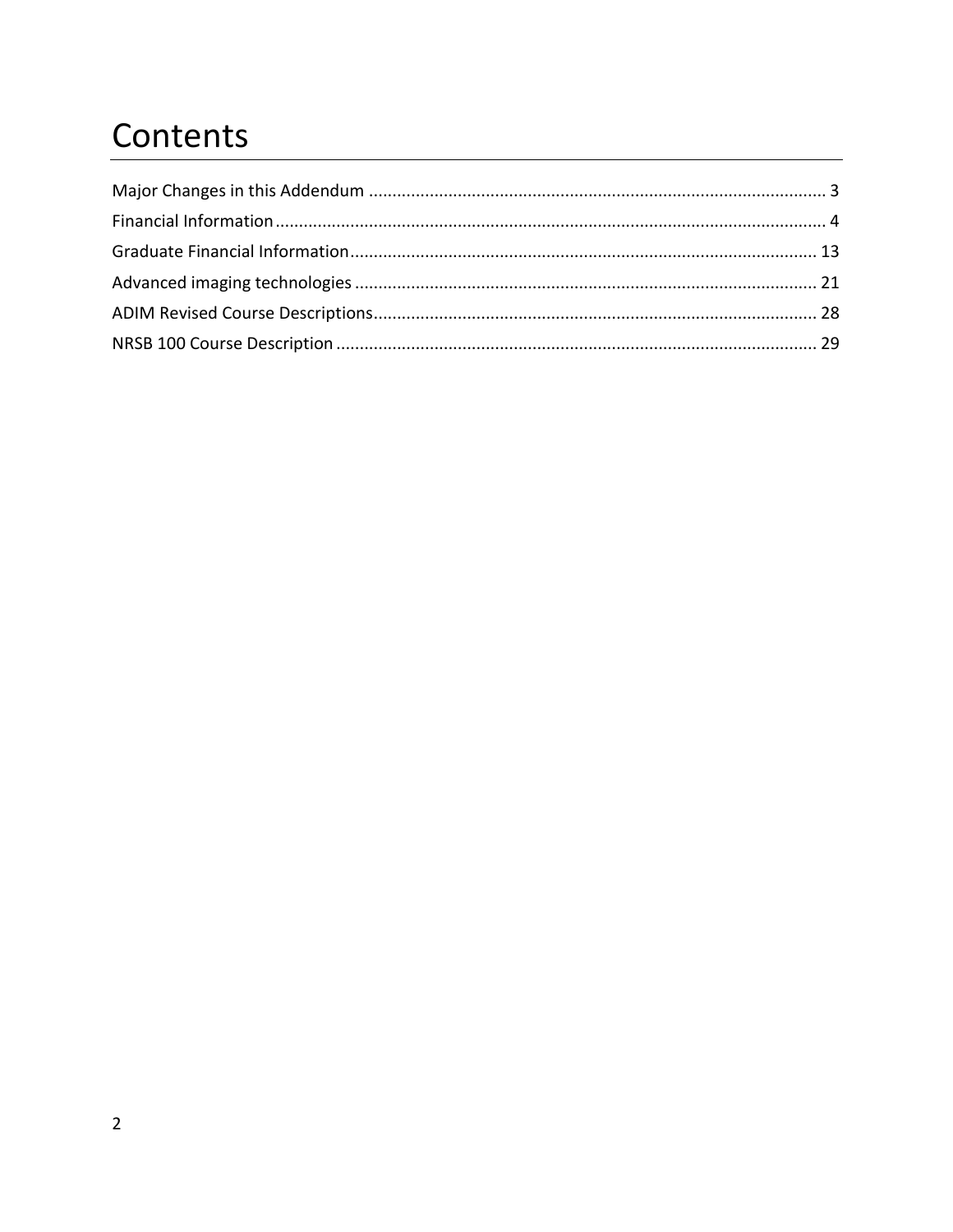# <span id="page-2-0"></span>Major Changes in this Addendum

- 1. **Financial Information:** A statement was added to the Undergraduate Tuition section regarding prohibitions on penalties for veterans, and the description of veterans' benefits was revised in the section on Types of Financial Aid.
- 2. **Graduate Financial Information:** A statement was added to the Tuition section regarding prohibitions on penalties for veterans.
- 3. **Advanced Imaging Technologies:** The term certificate was replaced with modality; the information on who may petition for receive credit for previous clinical experience was clarified; Advanced Cardiac Life Support training was removed from ADIM 412 and moved into ADIM 360 (1 credit) for those students who require it; ADIM 412 (6 credits) was replaced by ADIM 413 (5 credits); and ADIM 396 Variable Independent Clinical was eliminated.
- 4. **Advanced Imaging Technologies Course Descriptions:** Course descriptions for ADIM 360 and ADIM 413 were added and the description for ADIM 412 was deleted.
- 5. **Nursing Course Descriptions:** A course description for the new course, NRSB 100 Nursing Readmission Remediation, was added.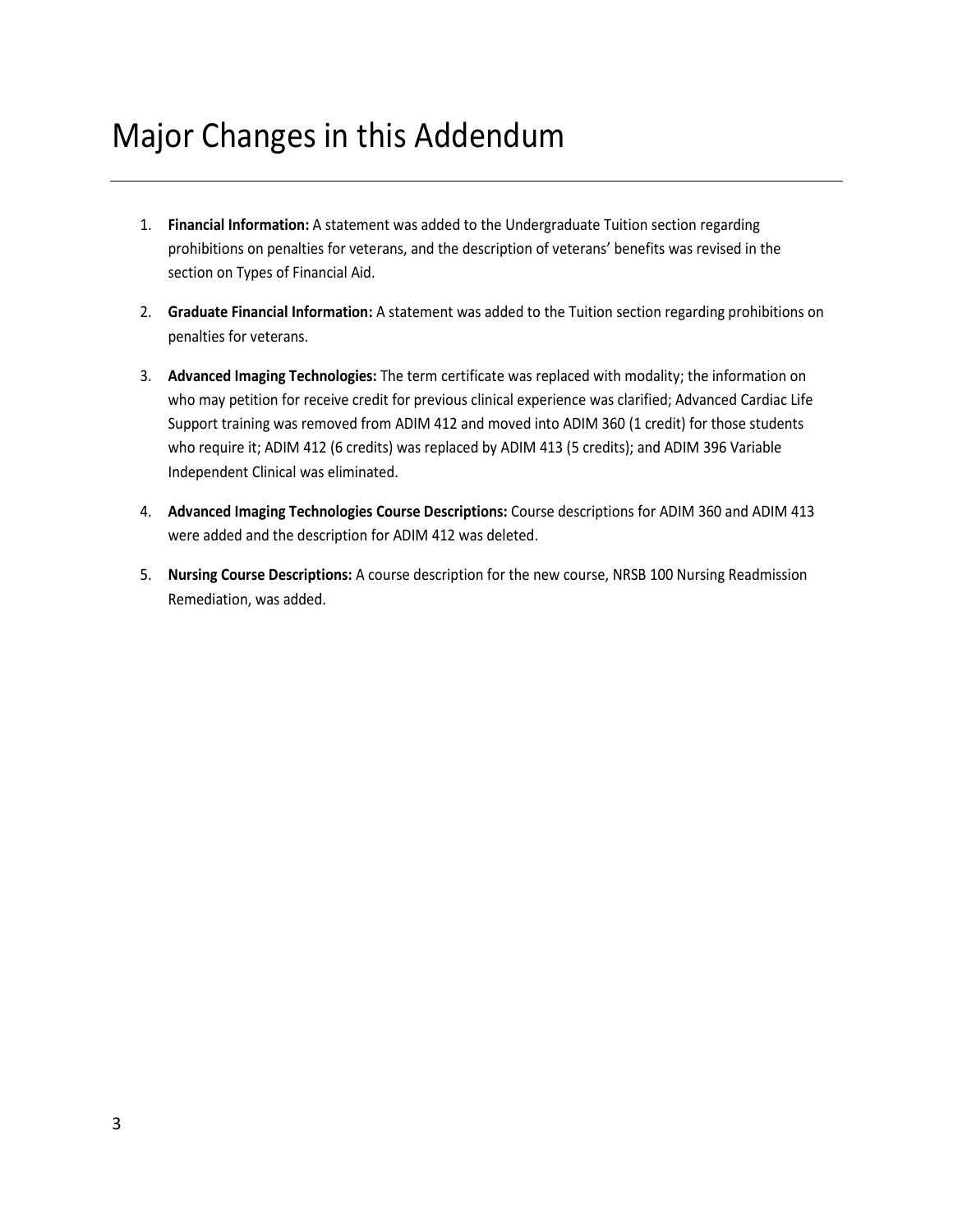### <span id="page-3-0"></span>Financial Information

#### APPLICATION FEE

A \$15 fee must accompany each online application for admission. The fee is nonrefundable.

#### ACCEPTANCE DEPOSIT

When the applicant receives notice of acceptance, he or she has 10 days in which to send in the nonrefundable acceptance deposit. This is a guarantee to the College that the applicant will attend. In turn, it also guarantees the applicant a place in the curriculum to which acceptance was granted, provided the applicant registers for classes by the required date. Applicants who do not enroll in the semester for which they have been accepted will forfeit their acceptance deposit. The acceptance deposit for a matriculated student will appear as a credit on the first month's financial statement.

#### DEPOSIT FOR INTERNATIONAL STUDENTS

In addition to program and Residence Hall deposits, a deposit of \$1,500 (U.S. dollars) is required from an international student before an I-20 will be issued. This deposit will be held until the student completes an academic program, withdraws from the program, graduates, or transfers to another college. The \$1,500 will be credited to the student's account at that time.

#### ROOM DEPOSITS AND CHARGES

Residence Hall space may be requested by remitting a \$200 deposit, along with the Residence Hall information card, as directed by the letter from the admissions office. Early remittance of the deposit and the information card will help ensure Residence Hall lodging. Students who reserve Residence Hall space and then elect not to move into the Residence Hall must submit written notification to the admissions office by the date specified in the letter of acceptance to be eligible for a deposit refund.

Lease agreements must be signed in order for students to reside in the Residence Hall. At the beginning of each semester, a room charge is applied to the student account. Room rate information is available from the Residence Hall dean.

#### UNDERGRADUATE TUITION

Tuition is charged per credit. Please refer to the tuition and fee schedule on the Kettering College website [\(www.kc.edu\)](http://www.kc.edu/) for details. Tuition is payable by the deadline shown in the online academic calendar. See the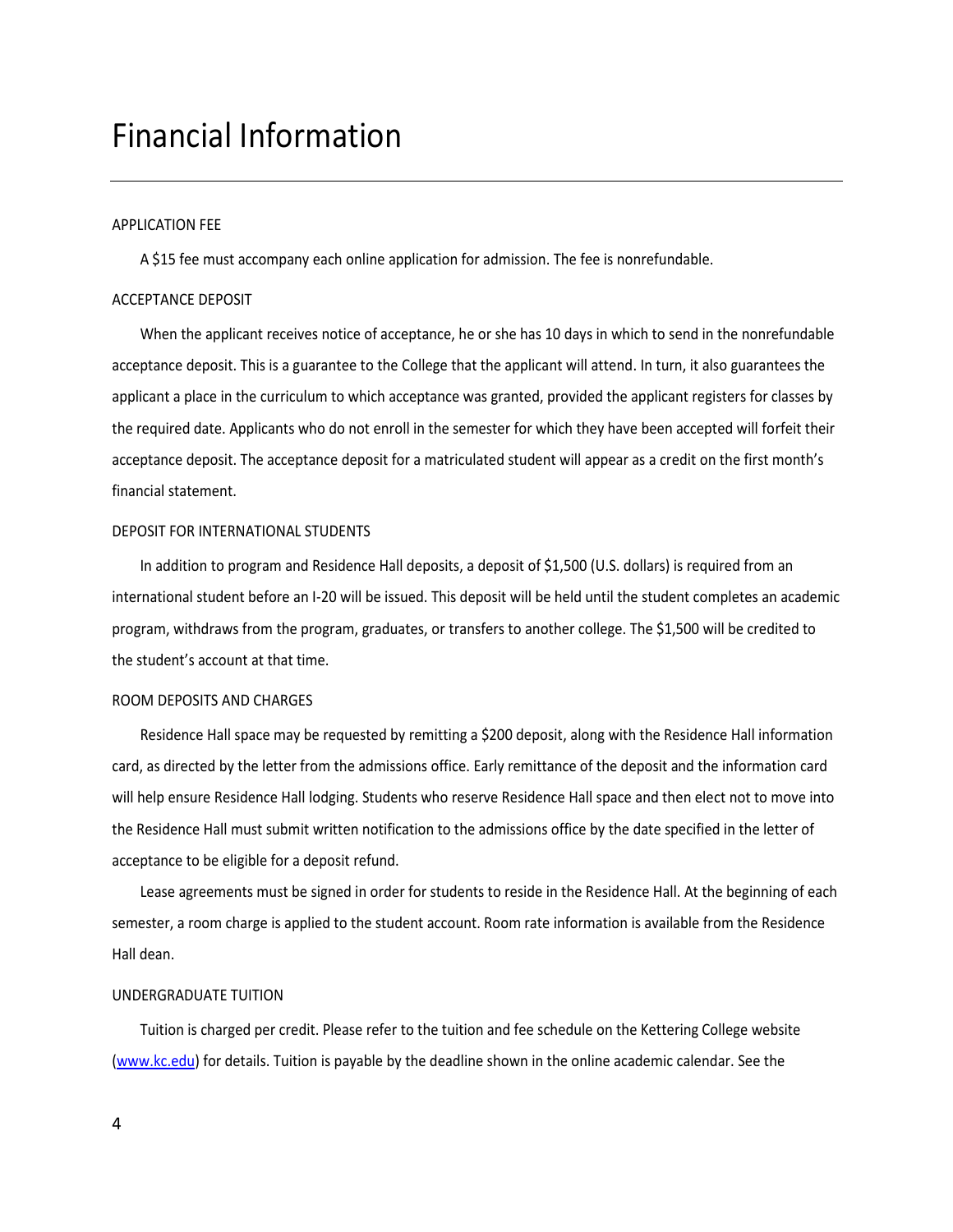Kettering College website. Courses taken for audit are charged at a reduced rate. Students taking only courses for audit must remit payment for the entire semester at the time of registration.

Kettering College will not impose any penalty, including the assessment of late fees, the denial of access to classes, libraries or other institutional facilities, or the requirement that **a Chapter 31 (Voc. Rehab.)** or **Chapter 33 (Post 9/11)** recipient borrow additional funds to cover the individual's inability to meet his or her financial obligations to the institution due to the delayed disbursement of a payment by the U.S. Department of Veterans Affairs. (The policy is limited to tuition funds paid by the U.S. Department of Veterans Affairs and enforced at Institutions of Higher Learning, Non-College Degree Programs, and Flight Schools.) TUITION REFUND

Tuition and fees will be refunded based on the length of each individual course in which the student is enrolled. See the chart below to determine the length of the refund periods. After the time frames listed below, the only refund given will be based on the federal refund calculation for Title IV recipients (see the financial aid office for details).

| <b>Course length</b> | Last day to withdraw from course<br>and receive 100% refund |
|----------------------|-------------------------------------------------------------|
| 7 weeks              | 5th business day of course                                  |
| 10 weeks             | 10th business day of semester                               |
| 15 weeks             | 10th business day of semester                               |

A student who does not officially complete withdrawal procedures through the records office will be responsible for the full amount of the applicable tuition and fees. Non-attendance at classes, notification to the instructor, or notification to the academic department does not constitute official withdrawal.

#### PAYMENT OPTIONS

Kettering College offers students two payment options.

- Students may elect to pay their entire tuition, fee, and Residence Hall (if applicable) bill before the semester begins.
- The College also offers a payment plan option that allows students to make four (three during the summer semester) monthly payments on the bill for tuition, fees, and Residence Hall. A signed payment plan agreement and a down payment of \$800 are due from all new students, as well as from those students who have not attended Kettering College within the past two semesters, in order to register for classes.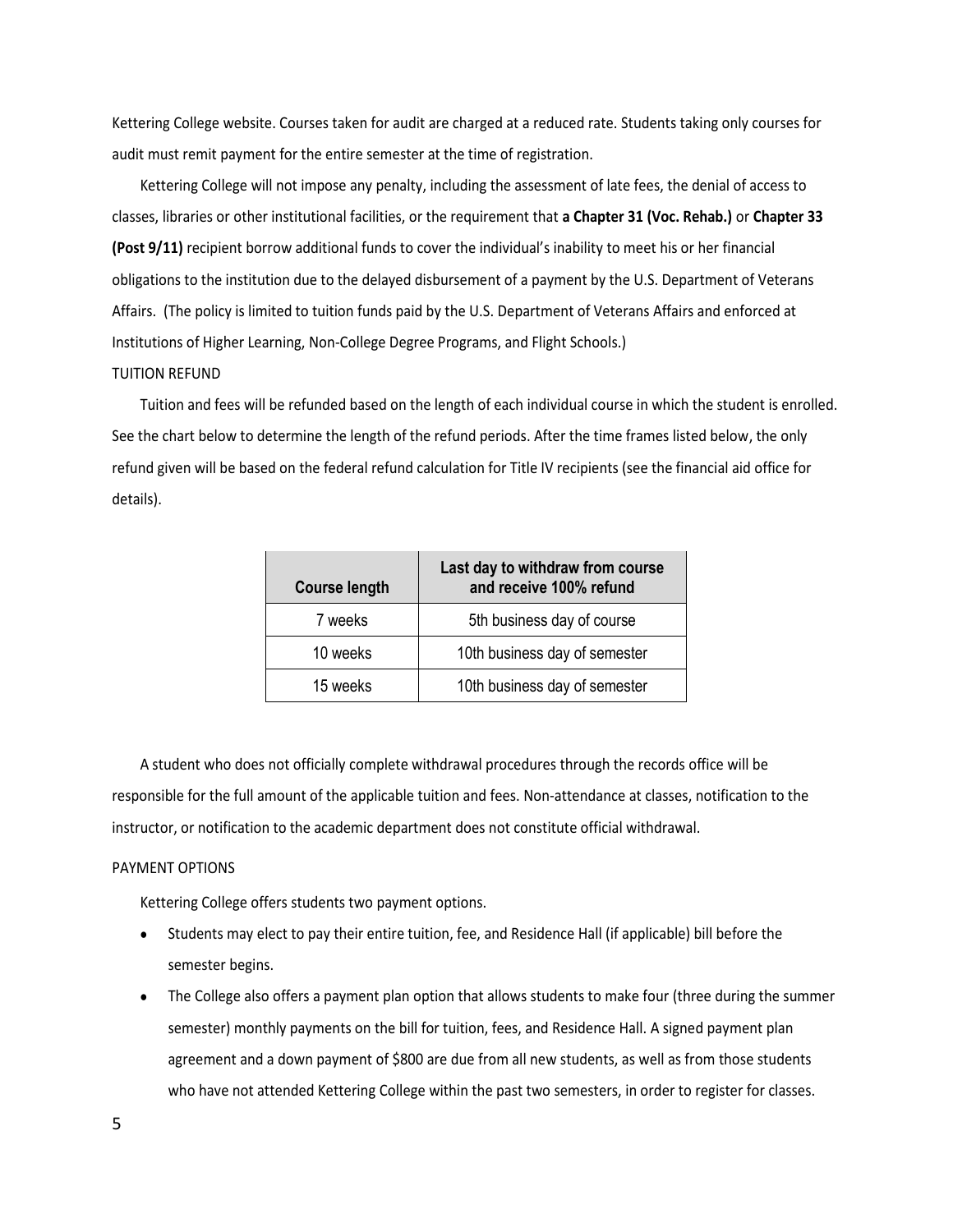Students may make payments on the remaining balance throughout the semester. Students whose financial aid in place at the time of registration is equal to or more than the tuition and fees for the semester do not have to make the \$800 down payment. A student's account balance must be below \$100 prior to registering for subsequent semesters.

Currently, Kettering College does not charge a fee or interest to those utilizing the payment plan option, although late fees may be applied to a student's account if payments are not received by the due date. The College reserves the right to decline a student's payment plan request based on the account history of the individual. Should a student choose to withdraw from classes after the 100% refund period (see tuition refund section), he or she is still responsible for remitting all payments as scheduled.

#### METHODS OF PAYMENT

Kettering College accepts cash, money orders, checks made payable to Kettering College, or credit cards (Visa, MasterCard, Discover, and American Express). Credit card payments must be made online through the CAMS student portal at [https://camsweb.kc.edu/student/login.asp.](https://camsweb.kc.edu/student/login.asp) Please allow two business days for payments made online to be applied to a student's account. If paying by check, please indicate the student's name and student ID number on the check to ensure that the proper account is credited.

Checks coming from outside the United States must have indicated on the check that the amount is in U.S. dollars.

#### BUSINESS OFFICE CLEARANCE

Each semester of attendance, a student must receive business office clearance before registering online or submitting the registration form to the records office. Business office clearance consists of:

- For returning students, having the current semester's balance less than \$100 and a signed payment plan agreement for the upcoming semester on file with the student finance office.
- For new students and those who have not attended Kettering College within the past two semesters, remitting a down payment of at least \$800 along with a signed payment plan agreement or having adequate financial assistance in place at the time of registration to cover 100% of the tuition and fees for the semester. Students unable to make an initial down payment or not having adequate financial aid in place must have an approved student finance appeal on file in the student finance office (see the director of student finance for more details) before receiving financial approval.

#### UNDERGRADUATE SATISFACTORY ACADEMIC PROGRESS POLICY FOR FINANCIAL AID

Kettering College's satisfactory academic progress (SAP) policy for financial aid applies to all students who want to establish or maintain financial aid eligibility.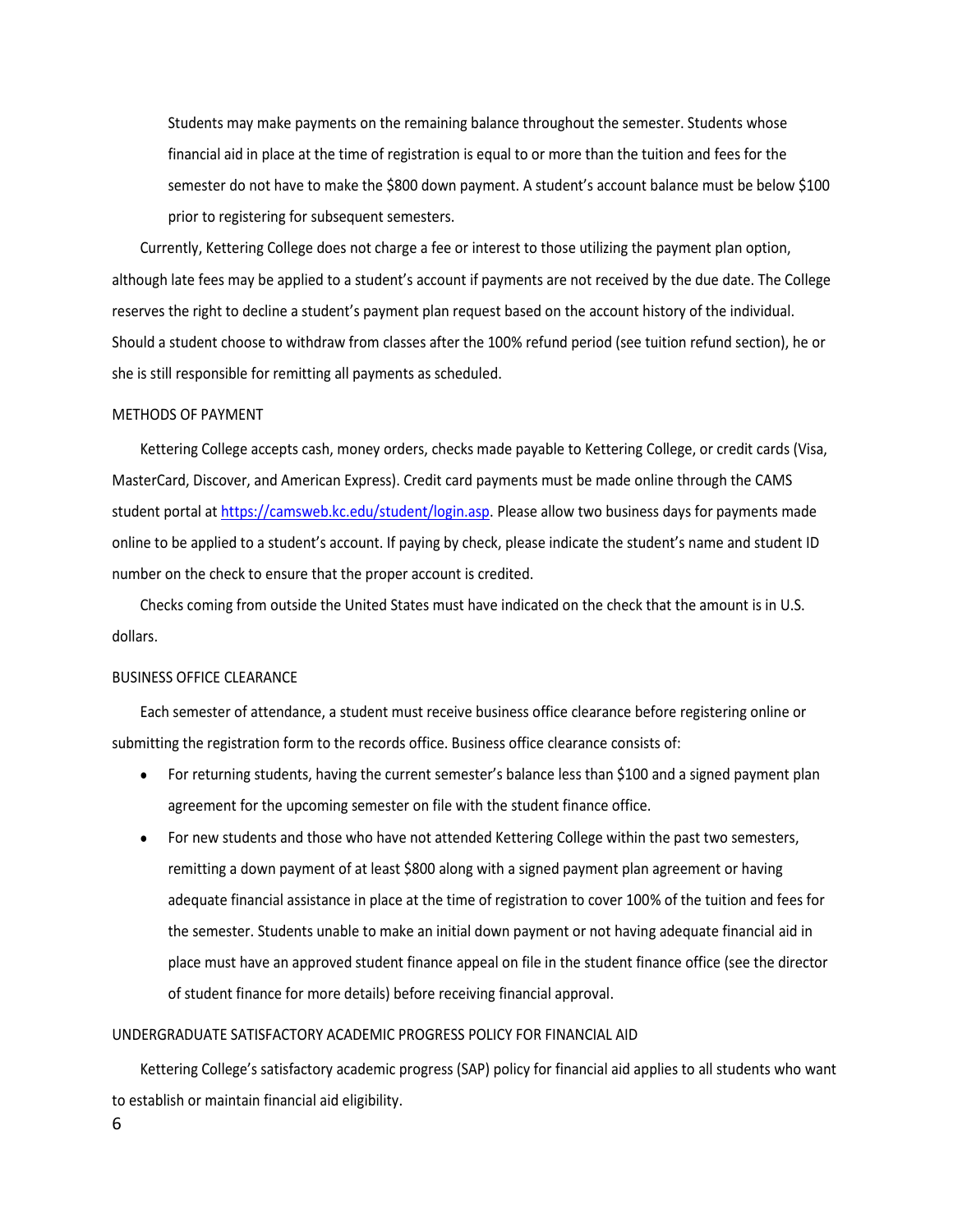Students must meet at least the minimum standards outlined here; they apply to a student's entire academic transcript, including terms in which financial aid was not received. Specific financial aid programs or Kettering College's academic programs standards may be different from those in this section.

The satisfactory academic progress policy for financial aid is different from the academic probation/dismissal policy. A student may be suspended from receiving financial aid but not be dismissed from Kettering College. Different procedures must be followed if a student is placed on academic probation (refer to the academic policies section). Check with the financial aid office and the registrar's office if there are questions about the different policies.

The Higher Education Act of 1965, as amended, requires undergraduate students to maintain satisfactory progress toward the degree in order to receive financial aid. Satisfactory academic progress (SAP) for financial aid is a three-part federal regulation with minimum standards. Minimum standards must be attained in all three areas:

- Standard 1: Maintain a cumulative grade point average (GPA) of at least 2.0 at all times (undergraduate).
- Standard 2: Successfully complete at least two-thirds (67%) of the credits in which the student is enrolled each semester (based on the credits a student is registered for at the end of the 100% refund period). Successfully completed credits include grades of A, A-, B+, B, B-, C+, C, P, and Y. Receiving a grade of C-, D+, D, D-, F, NG, WP, WF, I, IP, or Z is not considered successful completion of a course and may affect a student's satisfactory academic progress for financial aid status. If an incomplete grade (I) or an in-progress grade (IP) has brought about a probation/suspension status, the student may submit the final grade to the director of student finance for review. Courses taken for audit (non-credit courses) are not counted toward financial aid load, satisfactory academic progress status, or graduation requirements.
- Standard 3: Complete a degree within 150% of the published length of the program, measured in credits attempted. Example: If the program of study consists of 120 credits, a student may only attempt 180 credits (120 x 150% = 180) while receiving financial aid.

Repeating courses for better grades: Federal regulations permit a student to repeat a class with a passing grade (C or above) one time and receive financial aid for it. Regardless of the grade the student receives in the second attempt, the student will not be eligible to receive financial aid for a third attempt. All course repeat attempts will be counted toward a student's 150% maximum time frame for completing the program. The most recent grade received in a repeated course will be used to calculate the student's cumulative GPA to determine a student's satisfactory academic progress status for the next semester.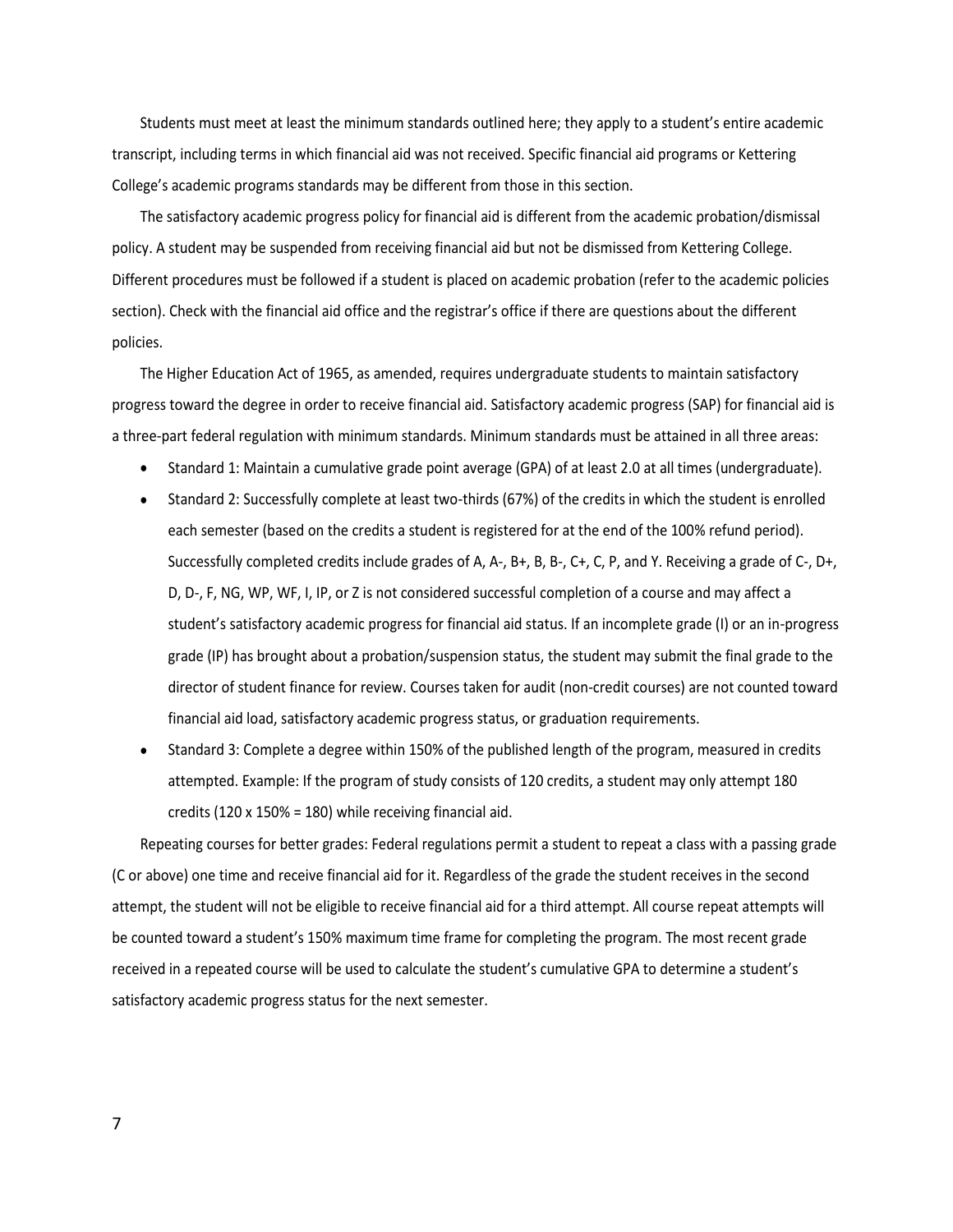#### FAILURE TO MEET REQUIREMENT

Satisfactory academic progress is reviewed at the end of each semester after grades have been submitted. Students not meeting one or more of the SAP standards will receive written notification detailing which standard(s) hasn't been met and the implication for future financial aid.

Satisfactory academic progress (SAP) warning: Students who do not meet one or more of the SAP standards will be placed on financial aid warning at the end of the semester in which they do not meet the standard(s). Students under this status will be eligible to receive financial aid for the next semester they are enrolled at Kettering College. Students under this status are not required to appeal for reinstatement of their financial aid eligibility.

Students placed on financial aid warning will be sent written notification advising them of their status, the standard(s) not being met, the impact of future financial aid eligibility, and the importance of seeking assistance/guidance from the appropriate staff.

Students who fail to meet any of the minimum SAP standards after the financial aid warning semester will be denied eligibility for financial aid for future semesters and be placed on financial aid suspension status until the minimum SAP standards are met or a satisfactory academic progress appeal is approved.

Satisfactory academic progress (SAP) probation: Students who do not meet the satisfactory academic progress standards after being placed on financial aid warning will be placed on satisfactory academic progress suspension status for future financial aid until the minimum SAP standards are met or they have a satisfactory academic progress appeal submitted and approved.

A satisfactory academic progress appeal may be submitted for consideration if an extenuating circumstance (i.e. personal illness, accident, serious illness, death in the immediate family, or other circumstance beyond a student's reasonable control) has prevented the student from meeting the minimum standard(s). If a student's appeal is approved, he/she will be placed on satisfactory academic progress probation status as long as he/she is complying with the prescribed requirements of the academic plan that must be submitted as part of the SAP appeal process.

#### THE SATISFACTORY ACADEMIC PROGRESS (SAP) APPEAL PROCESS

For financial aid reinstatement, a student must complete the following steps:

- Complete the applicable financial aid satisfactory academic progress (SAP) appeal form(s), available at [http://kc.edu/admissions/financial-aid/financial-aid-forms/.](http://kc.edu/admissions/financial-aid/financial-aid-forms/)
- Meet with the director of academic support services to complete an academic plan for each applicable standard.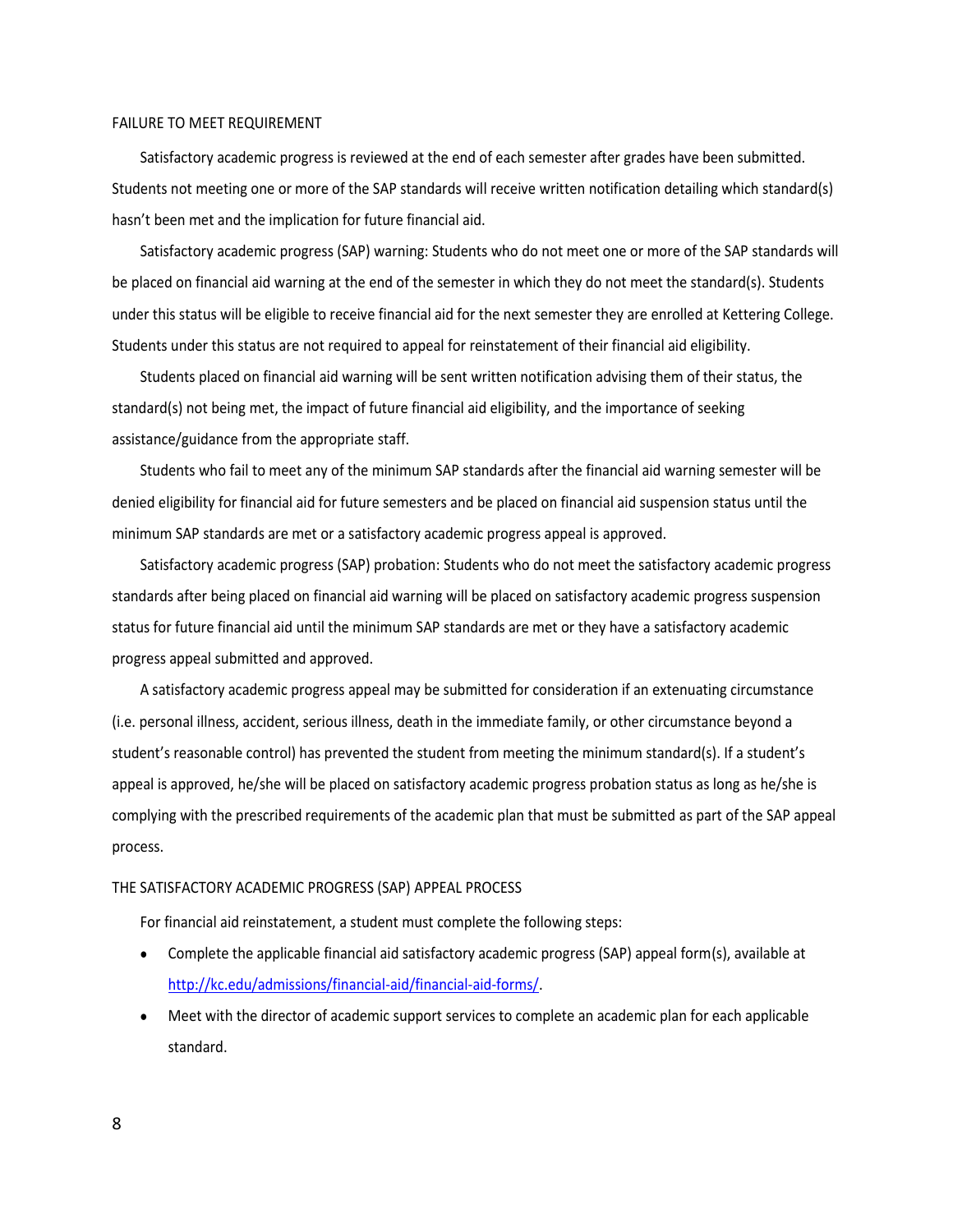- Submit the form, documentation, and academic to the director of student finance by the date indicated on the financial aid suspension notification.
- The appeals committee will respond within 10 business days.

Students changing majors or seeking a second degree: A student who changes majors and/or returns for a second degree at Kettering College may not receive financial aid for credits beyond the 150% maximum credits attempted limit of the new major. All of the credits a student attempted in his/her prior major at Kettering College, as well as any credits transferred from other institutions, will be taken in to account when calculating the maximum credits for which a student may receive financial aid. Before changing majors or seeking a second degree, a student should meet with his/her academic advisor for an evaluation of courses needed to complete the new major.

The 150% credit limit for Kettering College associate degree graduates who wish to enroll in a Bachelor of Science completion degree program will be calculated by adding the credits needed to obtain the completion degree to the credits earned in the associate degree program.

Re-establishing eligibility after suspension:

- Any student with extenuating circumstances who has been placed on financial aid suspension status may submit an appeal for reinstatement.
- An undergraduate student who had financial aid suspended for not meeting the minimum 2.0 cumulative grade point average may have financial aid reinstated the semester after reaching a 2.0 or higher, provided all other standards are being met.
- A student who has had financial aid suspended for failing to complete 67% of the attempted credits but has brought the completion percentage to a minimum of 67% may have financial aid reinstated the semester after he/she meets the standard, provided all other standards to receive financial aid are being met.

#### FINANCIAL AID INFORMATION

Applicants and current students must complete a financial aid packet consisting of the Free Application for Federal Student Aid (FAFSA) and a Kettering College financial aid application. A new financial aid packet must be completed each year. The following checklist will guide individuals through the financial aid application process:

- Complete the FAFSA or the Renewal Application to the Federal Student Aid Programs online at [www.fafsa.ed.gov.](http://www.fafsa.ed.gov/)
- Complete and submit the Kettering College financial aid application to the Kettering College student finance office. The application is available online at [www.kc.edu.](http://www.kc.edu/)
- Submit any additional paperwork as instructed by the Kettering College student finance office.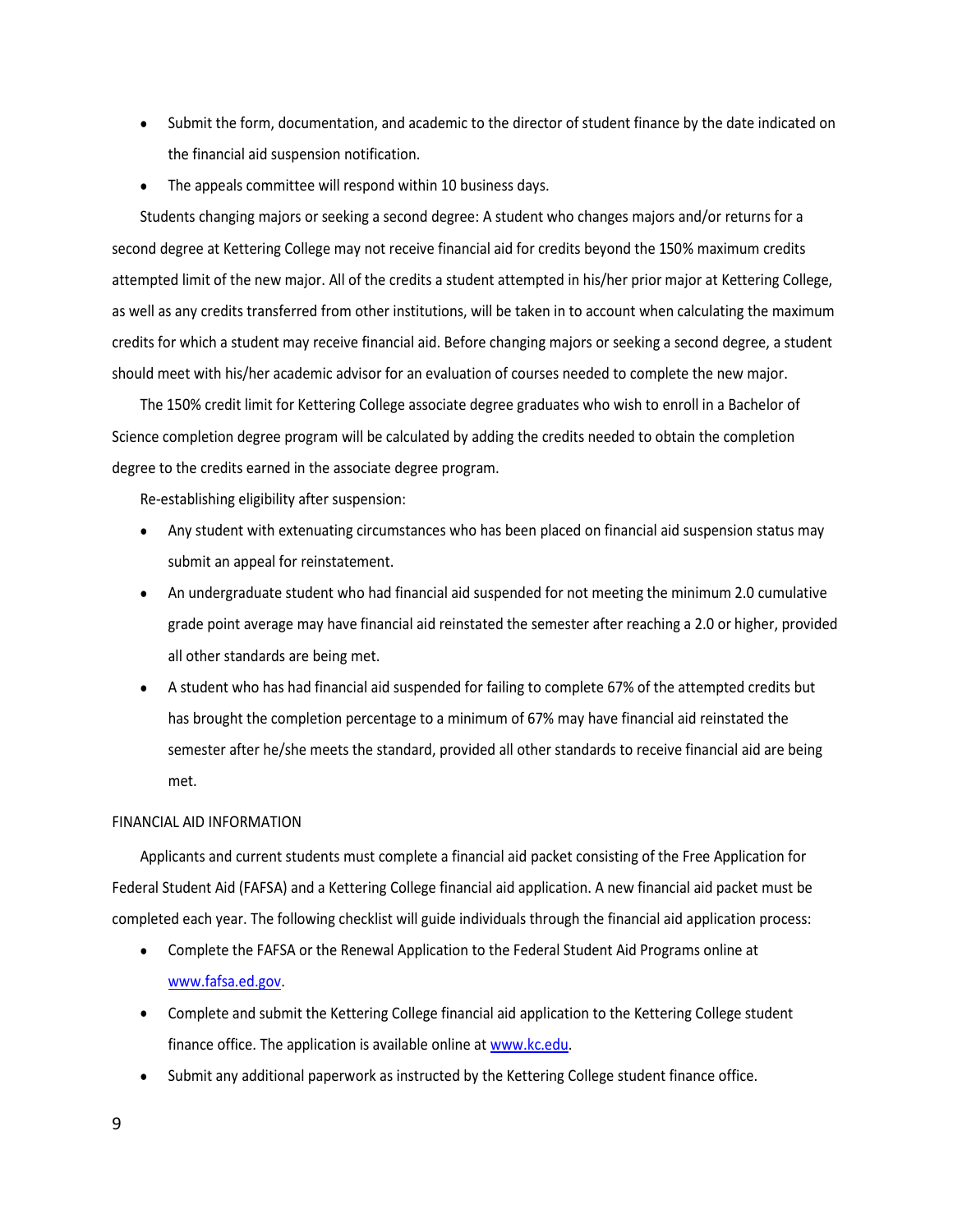A student must be enrolled at least half time (six credits) in order to receive most types of financial aid. Financial aid resources are first applied to charges on the student's account. Any remaining credit balance may then be issued to the student for living expenses.

#### TYPES OF FINANCIAL AID

To apply for any type of federal or state financial aid, a student must complete a Free Application for Federal Student Aid (FAFSA). Notification of federal and state eligibility will be directly forwarded to the Kettering College student finance office. Contact the associate director of financial aid for additional information regarding the following:

- Federal Pell Grant: A federally sponsored grant program. Undergraduate students who are citizens of the United States are eligible to apply for Federal Pell Grants. The amount of the Federal Pell Grant is determined by financial need, the cost of attending Kettering College, and the number of credits for which the student is registered. Students registered less than full time will have their grants reduced accordingly. Students may apply for the Federal Pell Grant online [\(www.fafsa.ed.gov\)](http://www.fafsa.ed.gov/) beginning in January for the following academic year.
- Nursing Student Loan (NSL): For undergraduate nursing students only. The NSL program enables eligible students to borrow funds and repay them following graduation or semesters of less than half-time enrollment. The interest rate is 5% with a nine-month grace period. Eligibility is based on exceptional need. Priority is given to nursing students who meet published priority deadlines.
- Federal Work Study (FWS): This program provides jobs for students who demonstrate financial need. FWS gives students the opportunity to earn money to help pay their educational expenses. The student should indicate interest in the FWS program on the Kettering College financial aid application.
- William D. Ford Federal Direct Loan program: Includes the Federal Direct Stafford Loan (Direct Subsidized Loan), Federal Direct Unsubsidized Stafford Loan (Direct Unsubsidized Loan), and Federal Direct PLUS Loan programs. For current interest rate information on loans through the William D. Ford Loan program, see [www.studentaid.ed.gov/sa/types/loans/interest-rates.](http://www.studentaid.ed.gov/sa/types/loans/interest-rates)
	- 1. Federal Direct Subsidized Loans are made available through the U.S. Department of Education, through the school, to the student. Eligibility for the Direct Subsidized Loan is based on the institution's cost of attendance minus financial aid and expected family contribution (as determined by the federal government). The federal government pays all of the interest on subsidized loans while the student is in school at least half time. Repayment begins six months after the student leaves school, graduates, or drops below half-time enrollment. Students with prior bachelor's degrees are eligible to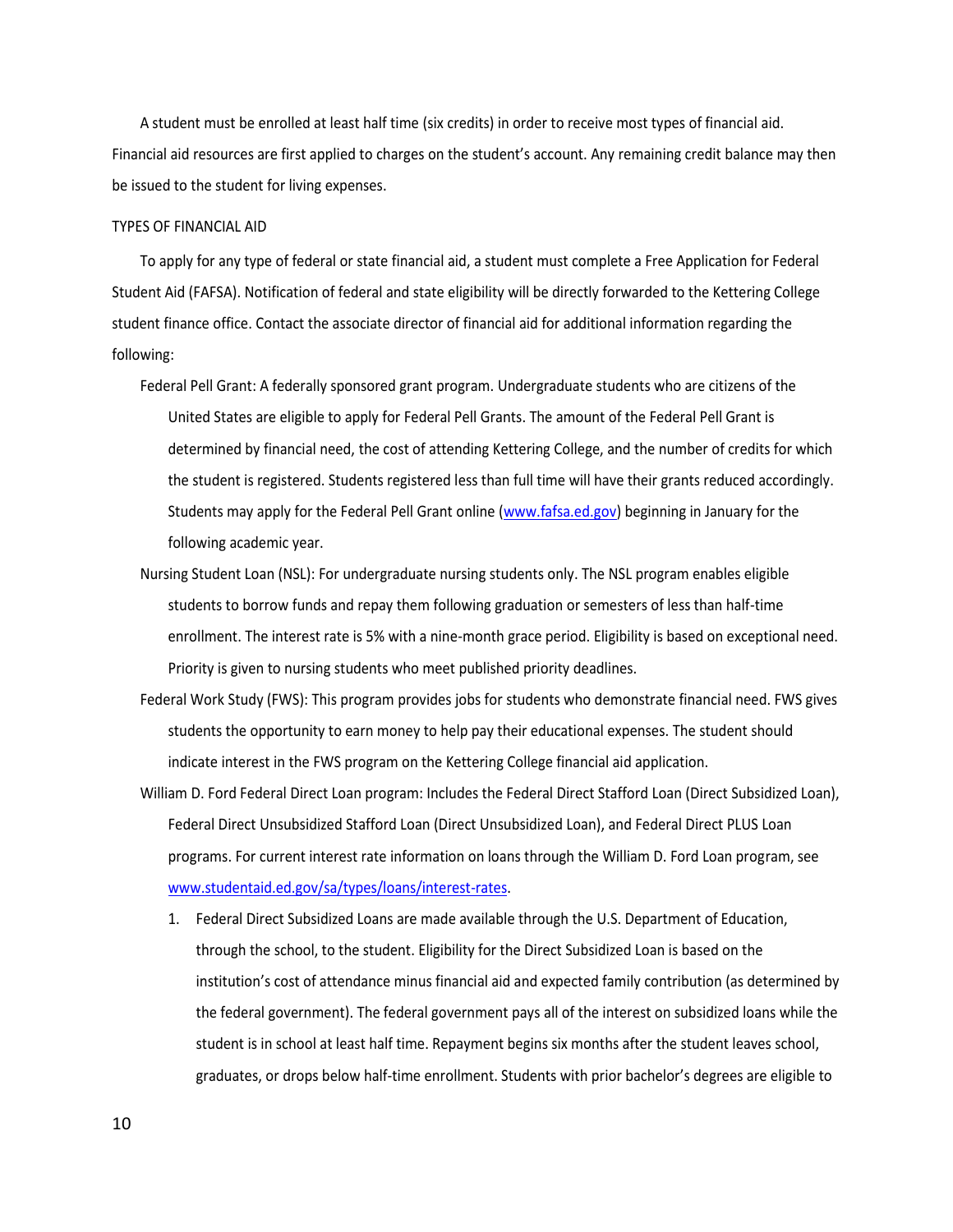borrow under the Federal Direct Subsidized Loan program provided they have not borrowed in excess of the limits listed (see chart for annual and aggregate loan limits).

- 2. Federal Direct Unsubsidized Loans have the same guidelines as the Federal Subsidized Loan program with the exception that the federal government does not pay the interest on the loan while the student is in school. The student can either pay the interest each month or allow the interest to accrue until repayment begins.
- 3. Direct Subsidized and Unsubsidized Combined Annual and Aggregate Loan Limits: See chart.

|                                | Dependent undergraduates   |                        |
|--------------------------------|----------------------------|------------------------|
| Student year                   | Annual limit               | Aggregate limit        |
| First year                     | \$5,500                    |                        |
| Second year                    | \$6,500                    |                        |
| Third, fourth, and fifth years | \$7,500                    | $$31,000$ <sup>1</sup> |
|                                | Independent undergraduates |                        |
| Student year                   | Annual limit               | Aggregate limit        |
| First year                     | $$9500^2$                  |                        |
| Second year                    | $$10,500^3$                |                        |
| Third, fourth, and fifth years | $$12,500$ <sup>4</sup>     | $$57,500^5$            |

1 No more than \$23,000 of this may be in subsidized loans.

2 No more than \$3,500 of this may be in subsidized loans.

3 No more than \$4,500 of this may be in subsidized loans.

4 No more than \$5,500 of this may be in subsidized loans.

5 No more than \$23,000 of this may be in subsidized loans.

- 4. Direct PLUS Loans do not have annual or aggregate limits. Direct PLUS Loans are for the parents of dependent students. A parent may borrow up to the institution's cost of attendance minus any other estimated financial assistance for that student. Repayment begins 60 days after the final loan disbursement.
- Ohio College Opportunity Grant (OCOG): Undergraduate Ohio residents with an expected family contribution (EFC) of 2190 or less with a maximum household income of \$96,000 may be eligible. Grant is available to full- and part-time students and is adjusted based on credits and is restricted to tuition. The FAFSA must be completed by the Oct. 1 deadline. (EFC and household income limits are based on the 2017-18 OCOG table.)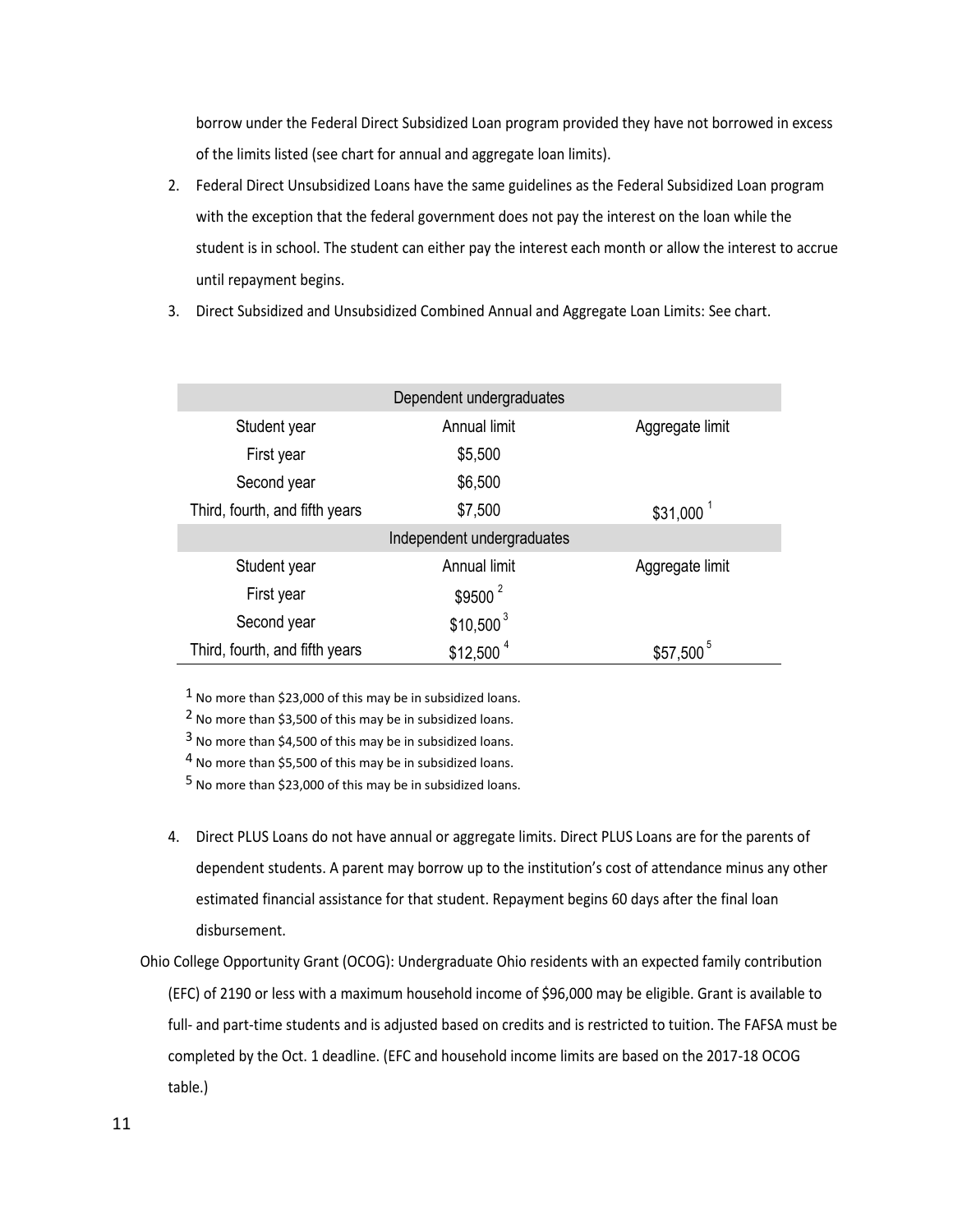- Ohio War Orphans Scholarship: Scholarship awarded to children of disabled or deceased war veterans. Eligible students may receive \$ 6,398 annually (based on 2017-18 annual award amount). For additional information, contact the Ohio War Orphans Board at the Ohio Department of Higher Education.
- Kettering College institutional scholarships and loans: Funds from individuals and local and national organizations. Loans and scholarships are available to students who meet specific criteria. Contact the financial aid office for more information.
- Veterans' benefits: Kettering College accepts Veterans GI Bill benefits. Information can be obtained through the Kettering College student finance office for those qualifying for educational benefits.
- Nurse Education Assistance Loan Program (NEALP): Loans to Ohio residents enrolled in nursing who plan to practice nursing in Ohio following graduation. Students may borrow up to \$1,500 per academic year. Following graduation, a borrower may be eligible for debt cancellation if employed full time as a registered nurse or a nurse serving as an instructor in the state of Ohio for a minimum of five years. A separate application must be filed with the Ohio Department of Higher Education between Jan. 1 and July 15 of each year. A new application is not required for loan renewal.
- Student employment: Employment opportunities exist throughout Kettering Health Network. Students with financial resources that are insufficient to meet total expenses may apply for open positions at [www.ketteringhealth.org/human\\_resources/.](http://www.ketteringhealth.org/human_resources/) Enrollment in the College does not imply assurance of employment, nor is the College responsible for procuring employment for the student. Full-time students are strongly advised to limit work to three (3) shifts or 20 hours per week.

#### PART-TIME STUDENTS

A part-time student is one enrolled for less than 12 credits of study. The part-time student is subject to all fees charged to full-time students.

#### CLASS ATTENDANCE

The College must pay special attention to the attendance records of certain students. Students receiving assistance from federal agencies are required by those agencies to attend class regularly. If a student's attendance is required by a government agency, it is that student's responsibility to notify the instructor that he or she will need verification of attendance. Instructors cannot certify attendance if the student has not followed the attendance requirements set up in the course syllabus. Attendance verification will require the student to:

- Obtain the attendance form from the registrar's office.
- Have the form signed by all involved faculty on a weekly basis.
- Return the completed form to the registrar's office.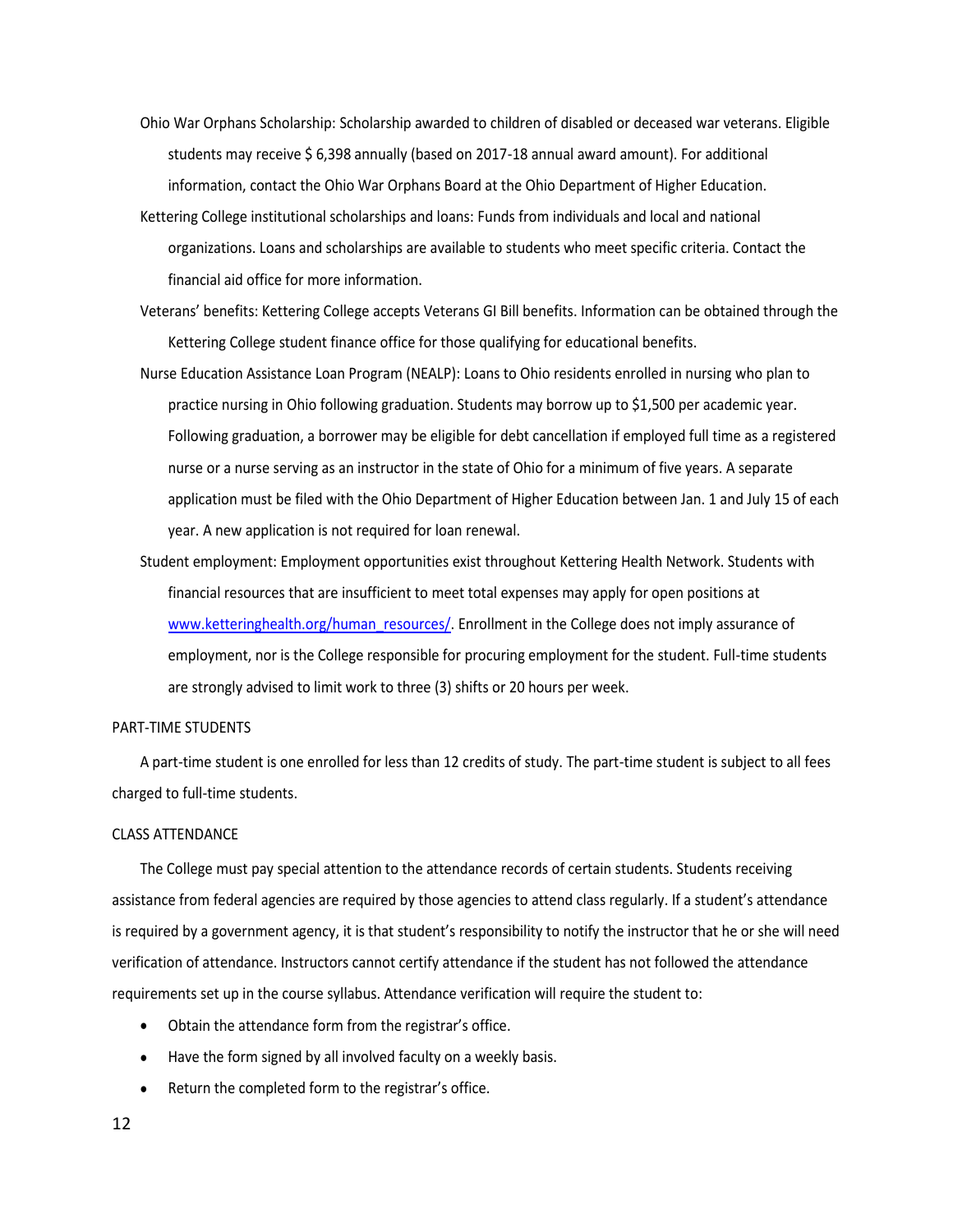### <span id="page-12-0"></span>Graduate Financial Information

#### ACCEPTANCE DEPOSIT

When the applicant receives notice of acceptance, he or she has 10 days in which to send in the nonrefundable acceptance deposit. This assures the College that the applicant will attend. In turn, it also guarantees the applicant a place in the curriculum to which acceptance was granted, provided the applicant registers for classes by the required date. Applicants who do not enroll in the semester for which they have been accepted will forfeit their acceptance deposits. The acceptance deposit for a matriculated student will appear as a credit on the first month's financial statement.

#### DEPOSIT FOR INTERNATIONAL STUDENTS

In addition to program and Residence Hall deposits, a deposit of \$1,500 (U.S. dollars) is required from an international student before an I-20 student visa will be issued. This deposit will be held until the student completes an academic program, withdraws from the program, graduates, or transfers to another college. The \$1,500 will be credited to the student's account at that time.

#### ROOM DEPOSITS AND CHARGES

Residence Hall space may be requested by remitting a \$200 deposit, along with the Residence Hall information card, as directed by the letter from the admissions office. Early remittance of the deposit and the information card will help ensure Residence Hall lodging. Students who reserve Residence Hall space and then elect not to move into the Residence Hall must submit written notification to the admissions office by the date specified in the letter of acceptance to be eligible for a deposit refund.

Lease agreements must be signed in order for students to reside in the Residence Hall. At the beginning of each semester, a room charge is applied to the student account. Room rate information is available from the Residence Hall dean.

#### TUITION

Tuition for the graduate programs is charged at a flat rate. Graduate students enrolling less than half time will be charged per credit. Please refer to the Kettering College website for the tuition and fee schedule. Tuition is payable by the deadline shown in the online academic calendar. See the Kettering College website.

Kettering College will not impose any penalty, including the assessment of late fees, the denial of access to classes, libraries or other institutional facilities, or the requirement that a **Chapter 31 (Voc. Rehab.)** or **Chapter 33** 

13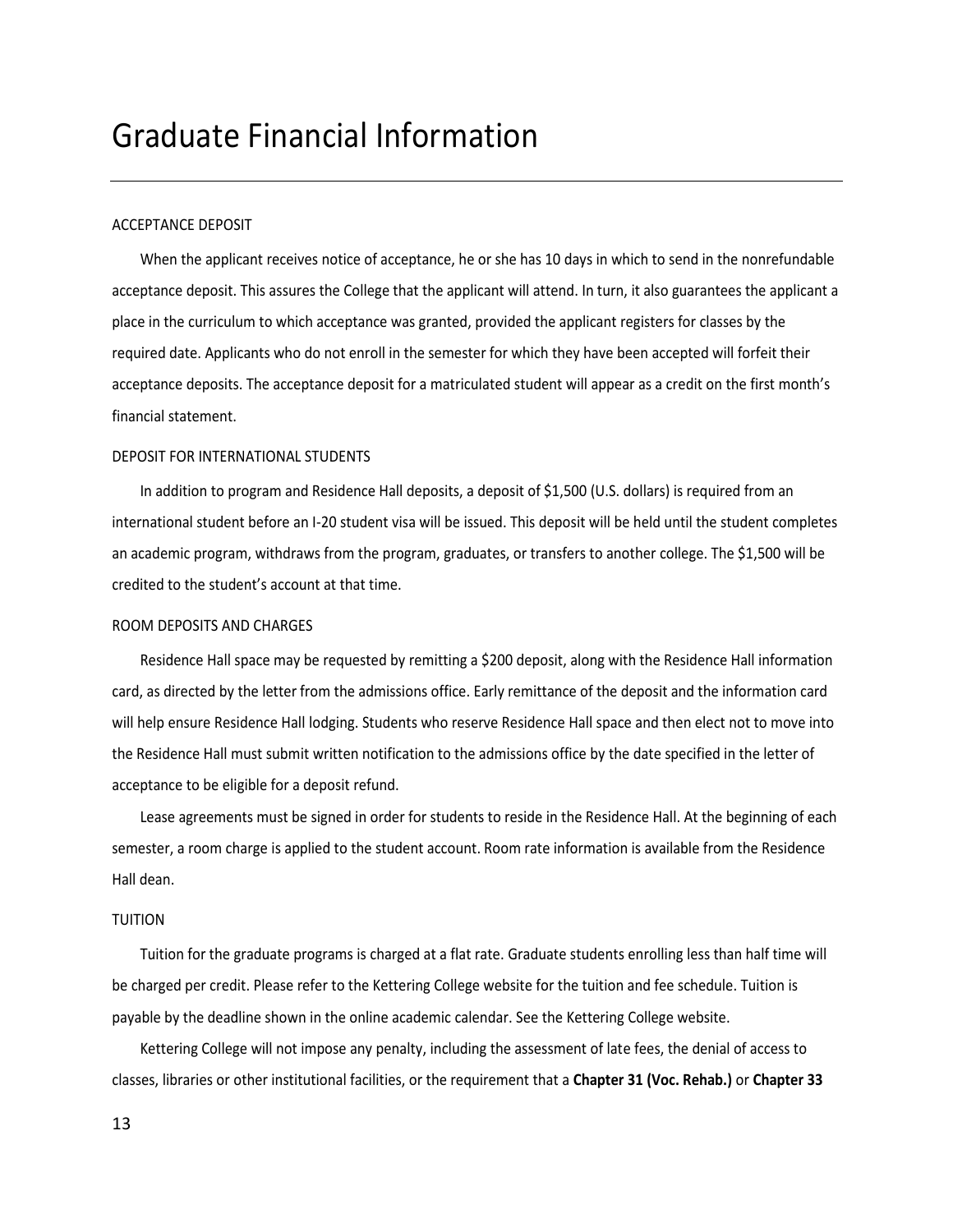**(Post 9/11)** recipient borrow additional funds to cover the individual's inability to meet his or her financial obligations to the institution due to the delayed disbursement of a payment by the U.S. Department of Veterans Affairs. (The policy is limited to tuition funds paid by the U.S. Department of Veterans Affairs and enforced at Institutions of Higher Learning, Non-College Degree Programs, and Flight Schools.)

#### TUITION REFUND

Graduate tuition and fees for full semester courses will be refunded 100% up to the close of the 10<sup>th</sup> business day of the semester in which the class is taught. Tuition and fees will also be refunded 100% to those who have not attended class. Graduate students enrolled in a program of study taught in modular format who withdraw or are withdrawn from all courses after the close of the 10<sup>th</sup> business day of the term will be responsible to pay an amount equal to the hourly rate assessed to students enrolled less than half-time in their particular program for each hour attempted. The amount charged to graduate students who withdraw shall not exceed the block rate tuition charged to all students in that particular cohort. Please refer to the tuition and fee information on the College's website for current tuition rates. Graduate students who withdraw are still responsible for any equipment and/or software fee assessed to students in their particular program of study, as this fee is nonrefundable. Students who withdraw from all courses after the  $10<sup>th</sup>$  business day and are receiving federal financial aid may need to have their financial aid eligibility recalculated upon being assessed the hourly tuition rate. Contact the financial aid office for additional details. A student who does not officially complete withdrawal procedures through the records office will be responsible for the full amount of the applicable tuition and fees. Non-attendance at classes, notification to the instructor, or notification to the academic department does not constitute official withdrawal. Courses with nonstandard term lengths may have different refund periods. Students should contact student services for details.

#### PAYMENT OPTIONS

Kettering College offers students two payment options.

- Students may elect to pay their entire tuition, fee, and Residence Hall (if applicable) bill before the semester begins.
- The College also offers a payment plan option that allows students to make four (three during the summer semester) monthly payments for tuition, fees, and Residence Hall. A signed payment plan agreement and a down payment of \$800 are due from all new students, as well as from those students who have not attended Kettering College within the past two semesters, in order to register for classes. Students may make payments on the remaining balance throughout the semester. A student whose financial aid in place at the time of registration is equal to or more than the tuition and fees for the semester does not have to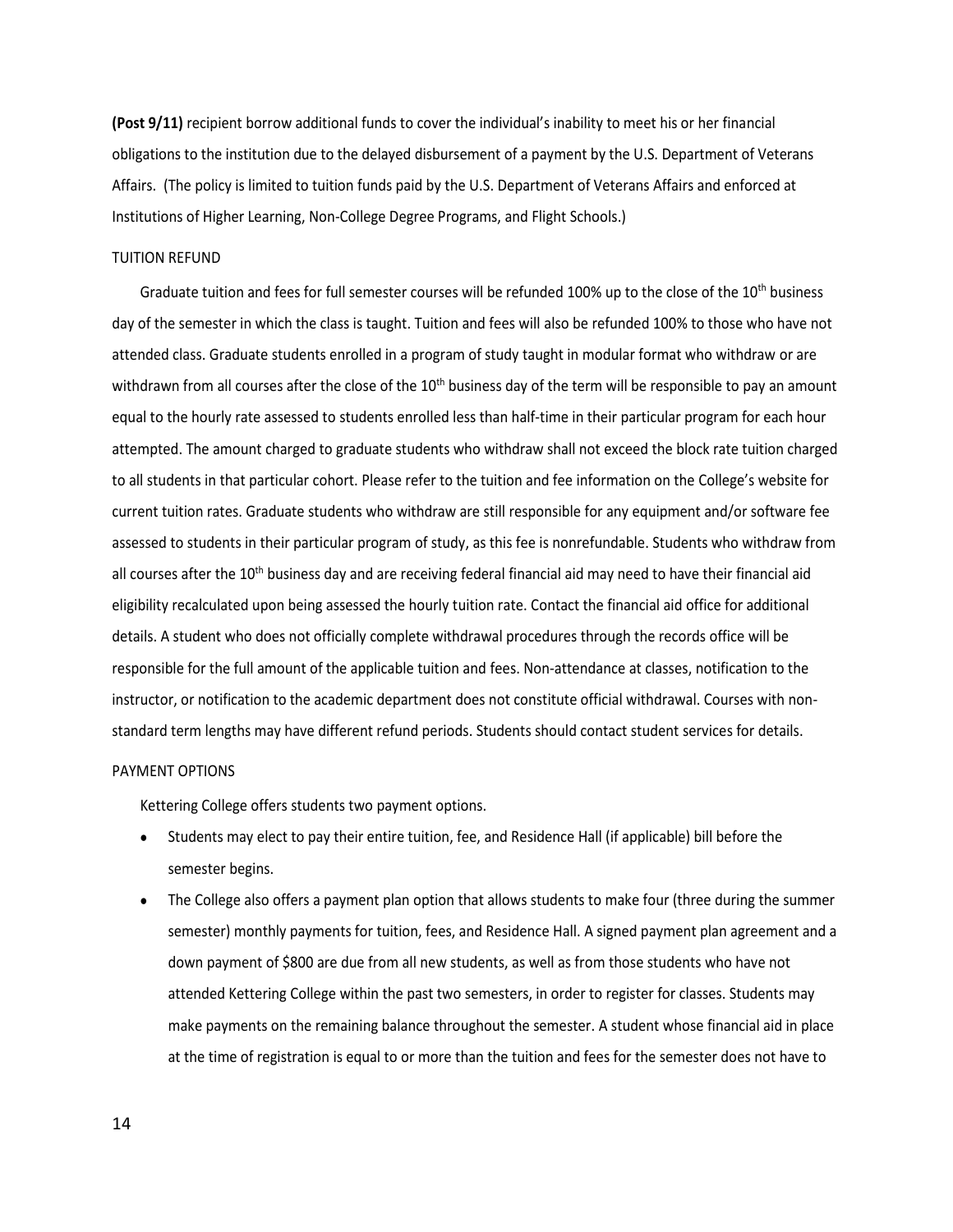make the \$800 down payment. A student's account balance must be below \$100 prior to registering for subsequent semesters.

Currently, Kettering College does not charge a fee or interest to those using the payment plan option, though late fees may be applied if payments are not received by the due date. The College reserves the right to decline a student's payment plan request based on the individual's account history. Should a student choose to withdraw from classes after the 100% refund period (see tuition refund section), he or she is still responsible for remitting all payments as scheduled.

#### METHODS OF PAYMENT

Kettering College accepts cash, money orders, checks made payable to Kettering College, or credit cards (Visa, MasterCard, Discover, and American Express). Credit card payments must be made online thought the CAMS Student Portal a[t https://camsweb.kc.edu/student/login.asp.](https://camsweb.kc.edu/student/login.asp) Please allow two business days for payments made online to be applied to a student's account. If paying by check, please indicate the student's name on the check to ensure that the proper account is credited. Checks coming from outside the United States must have indicated on the check that the amount is in U.S. dollars.

#### BUSINESS OFFICE CLEARANCE

Each semester of attendance, a student must receive business office clearance before registering online or submitting the registration form to the records office. Business office clearance consists of:

- 1. For returning students: having a balance of less than \$100 for the current semester and a signed payment plan agreement for the upcoming semester on file with the student finance office.
- 2. For new students and those who have not attended Kettering College within the past two semesters: remitting a down payment of at least \$800 along with a signed payment plan agreement or having adequate financial assistance in place at the time of registration to cover 100% of the tuition and fees for the semester. Students unable to make an initial down payment or not having adequate financial aid in place must have an approved student finance appeal on file in the student finance office (see the director of student finance for more details) before receiving financial approval*.*

For more information about registration, refer to the academic polices section of the *Bulletin.*

#### GRADUATE SATISFACTORY ACADEMIC PROGRESS POLICY FOR FINANCIAL AID

Kettering College's satisfactory academic progress (SAP) policy for financial aid applies to all students who want to establish or maintain financial aid eligibility.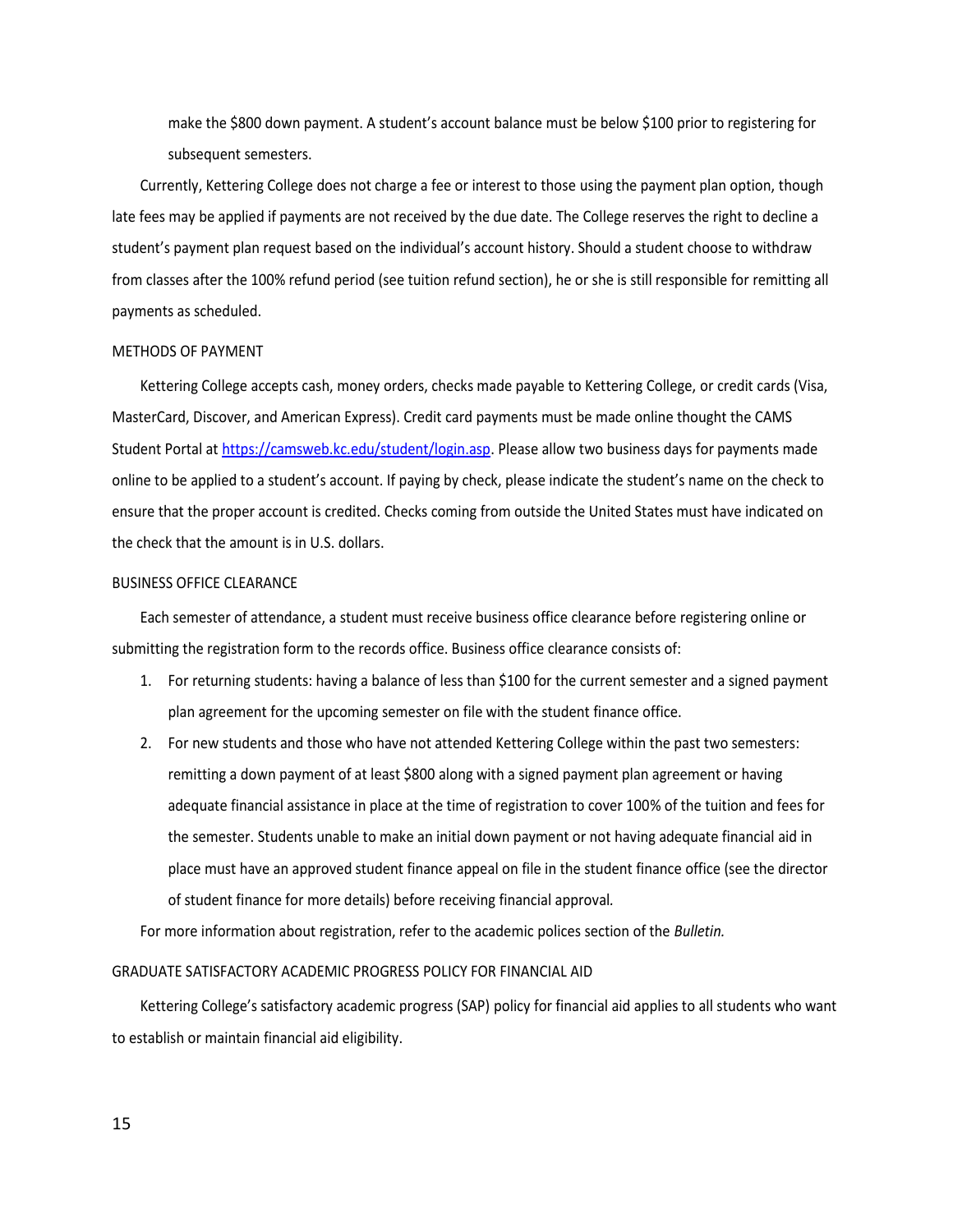Students must meet at least the minimum standards outlined here; they apply to a student's entire academic transcript, including terms in which financial aid was not received. Specific financial aid programs or Kettering College's academic programs standards may be different from those in this section.

The satisfactory academic progress policy for financial aid is different from the academic probation/dismissal policy. A student may be suspended from receiving financial aid but not be dismissed from Kettering College. Different procedures must be followed if a student is placed on academic probation (refer to the academic policies section). Check with the financial aid office and the registrar's office if there are questions about the different policies.

The policy: The Higher Education Act of 1965, as amended, requires students in graduate programs to maintain satisfactory progress toward the degree in order to receive financial aid. Satisfactory academic progress (SAP) for financial aid is a three-part federal regulation with minimum standards. Minimum standards must be attained in all three areas. Students must:

- Standard 1: Maintain a cumulative grade point average (GPA) of at least 3.0 at all times (graduate programs).
- Standard 2: Successfully complete at least two-thirds (67%) of the credits in which the student is enrolled each semester (based on the credits a student is registered for at the end of the 100% refund period). Successfully completed credits include grades of A, A-, B+, B, B-, C+, C, P, and Y. Receiving a grade of C-, D+, D, D-, F, NG, WP, WF, I, IP, or Z is not considered successful completion of a course and may affect a student's satisfactory academic progress for financial aid status. If an incomplete grade (I) or an in-progress grade (IP) has brought about a probation/suspension status, the student may submit the final grade to the director of student finance for review. Courses taken for audit (non-credit courses) are not counted toward financial aid load, satisfactory academic progress status, or graduation requirements.
- Standard 3: Complete a degree within 150% of the published length of the program, measured in credits attempted. Example: If the program of study consists of 120 credits, a student may only attempt 180 credits (120 x 150% = 180) while receiving financial aid.

Repeating courses for better grades: Federal regulations permit a student to repeat a class with a passing grade (C or above) one time and receive financial aid for it. Regardless of the grade the student receives in the second attempt, the student will not be eligible to receive financial aid for a third attempt. All course repeat attempts will be counted toward a student's 150% maximum time frame for completing the program. The most recent grade received in a repeated course will be used to calculate the student's cumulative GPA to determine a student's satisfactory academic progress status for the next semester.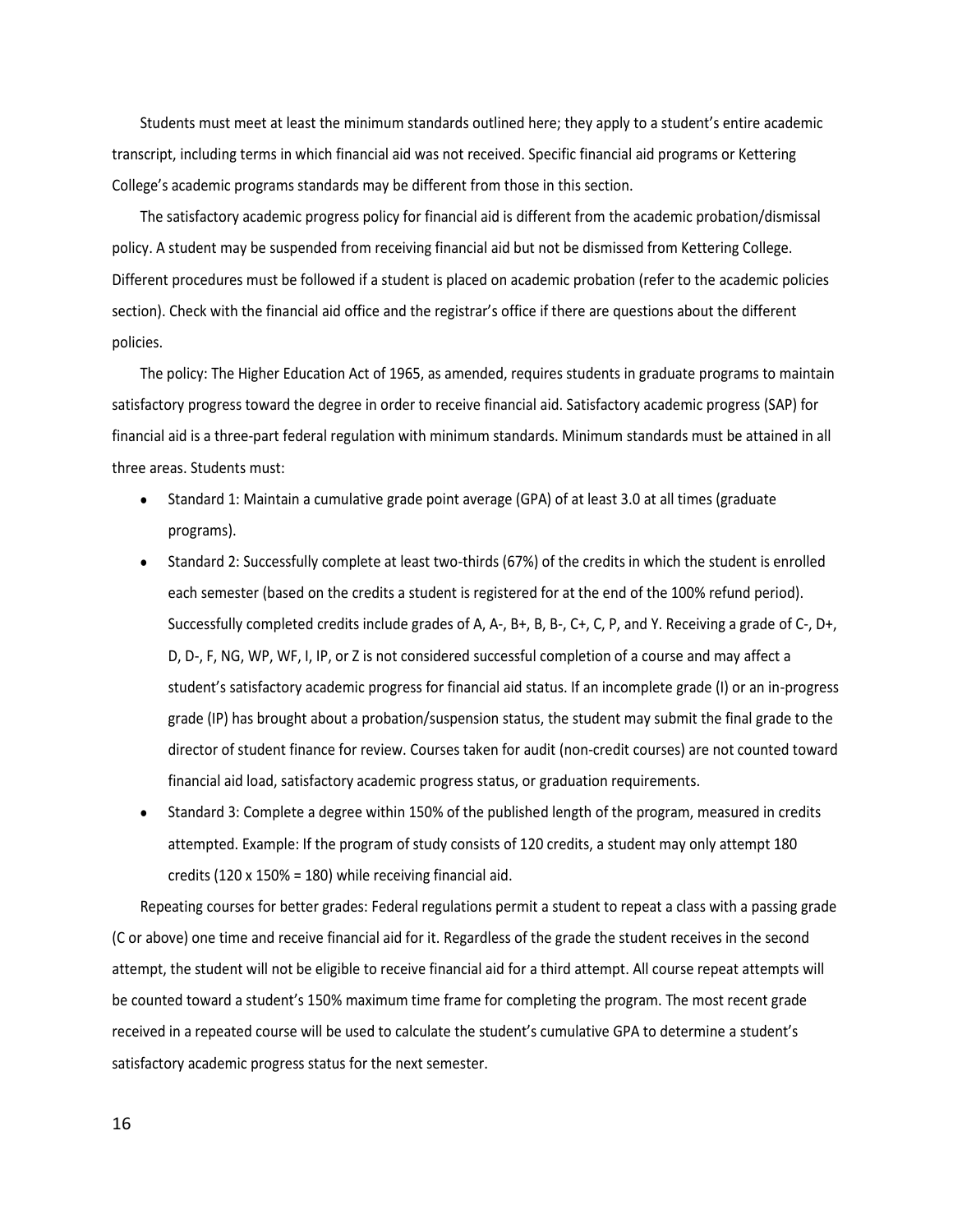#### FAILURE TO MEET REQUIREMENT

Satisfactory academic progress is reviewed at the end of each semester after grades have been submitted. Students not meeting one or more of the SAP standards will receive written notification detailing which standard(s) hasn't been met and the implication for future financial aid.

Satisfactory academic progress (SAP) warning: Students who do not meet one or more of the SAP standards will be placed on financial aid warning at the end of the semester in which they do not meet the standard(s). Students under this status will be eligible to receive financial aid for the next semester they are enrolled at Kettering College. Students under this status are not required to appeal for reinstatement of their financial aid eligibility.

Students placed on financial aid warning will be sent written notification advising them of their status, the standard(s) not being met, the impact of future financial aid eligibility, and the importance of seeking assistance/guidance from the appropriate staff.

Students who fail to meet any of the minimum SAP standards after the financial aid warning semester will be denied eligibility for financial aid for future semesters and be placed on financial aid suspension status until the minimum SAP standards are met or a satisfactory academic progress appeal is approved.

Satisfactory academic progress (SAP) probation: Students who do not meet the satisfactory academic progress standards after being placed on financial aid warning will be placed on satisfactory academic progress suspension status for future financial aid until the minimum SAP standards are met or they have a satisfactory academic progress appeal submitted and approved.

A satisfactory academic progress appeal may be submitted for consideration if an extenuating circumstance (i.e. personal illness, accident, serious illness, death in the immediate family, or other circumstance beyond a student's reasonable control) has prevented the student from meeting the minimum standard(s). If a student's appeal is approved, he/she will be placed on satisfactory academic progress probation status as long as he/she is complying with the prescribed requirements of the academic plan that must be submitted as part of the SAP appeal process.

#### THE SATISFACTORY ACADEMIC PROGRESS (SAP) APPEAL PROCESS

For financial aid reinstatement, a student must complete the following steps:

- 1. Complete the applicable financial aid satisfactory academic progress (SAP) appeal form(s), available at <http://kc.edu/admissions/financial-aid/financial-aid-forms/>
- 2. Meet with the director of academic support services to complete an academic plan for each applicable standard.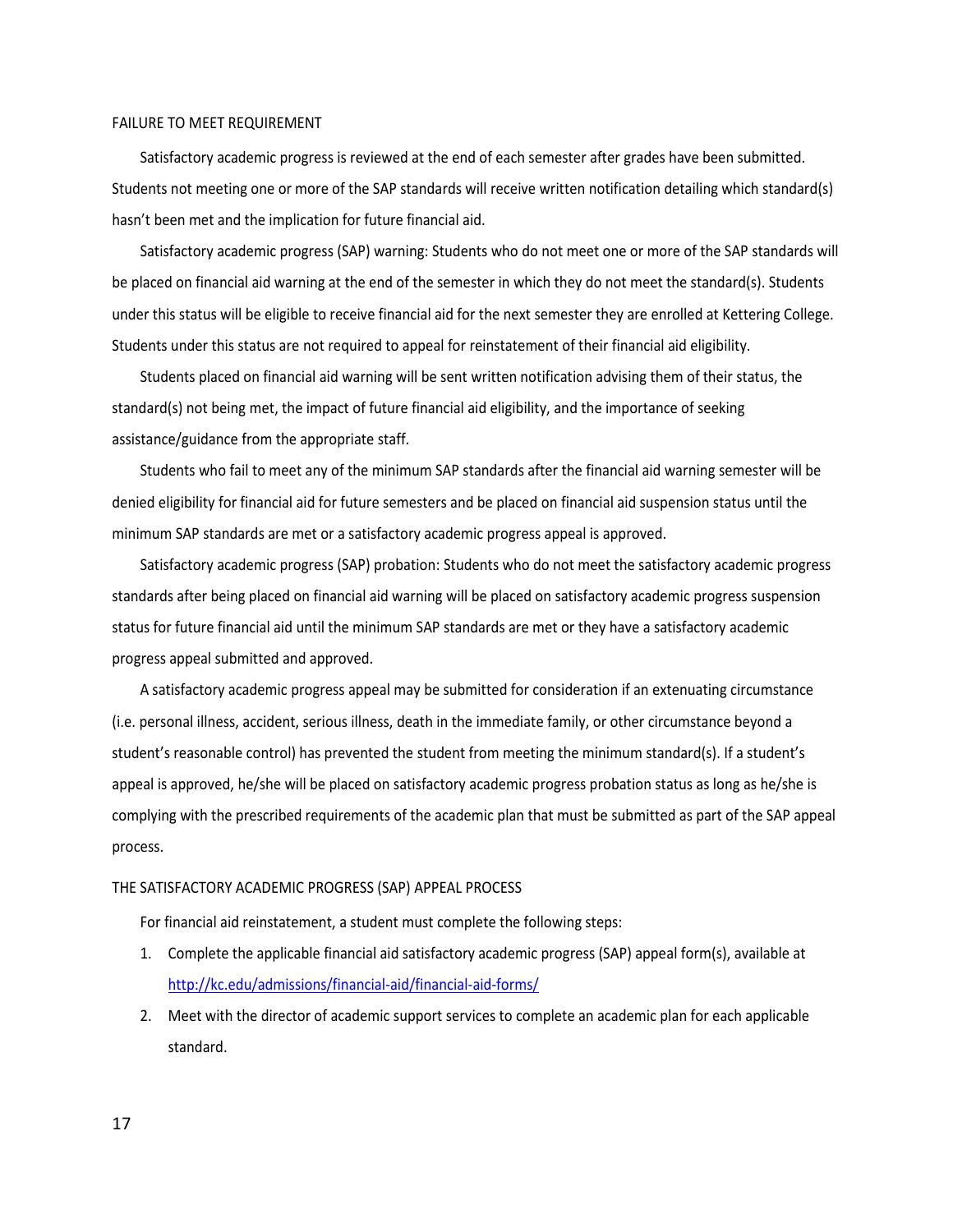3. Submit the form, documentation, and academic to the director of student finance by the date indicated on the Financial Aid Suspension notification.

The appeals committee will respond within 10 business days.

Students changing majors or seeking a second degree: A student who changes majors and/or returns for a second degree at Kettering College may not receive financial aid for credits beyond the 150% maximum credits attempted limit of the new major. All of the credits a student attempted in his/her prior major at Kettering College, as well as any credits transferred from other institutions, will be taken in to account when calculating the maximum credits for which a student may receive financial aid. Before changing majors or seeking a second degree, a student should meet with his/her academic advisor for an evaluation of courses needed to complete the new major.

The 150% credit limit for Kettering College bachelor's degree graduates who wish to enroll in a master's degree program will be calculated by adding the credits needed to obtain the master's degree to the credits earned for the bachelor's degree program from which he/she graduated.

Re-establishing eligibility after suspension:

- 1. Any student with extenuating circumstances who has been placed on financial aid suspension status may submit an appeal for reinstatement.
- 2. A student in a graduate program who had financial aid suspended for not meeting the minimum 3.0 cumulative grade point average may have financial aid reinstated the semester after reaching a 3.0 or higher, provided all other standards are being met.
- 3. A student who has had financial aid suspended for failing to complete 67% of the attempted credits but has brought the completion percentage to a minimum of 67% may have financial aid reinstated the semester after he/she meets the standard, provided all other standards to receive financial aid are being met.

#### FINANCIAL AID INFORMATION

The following checklist will guide individuals through the financial aid application process:

- 1. Complete the Free Application for Federal Student Aid (FAFSA) or renewal application online at [www.fafsa.ed.gov.](http://www.fafsa.ed.gov/)
- 2. Complete and submit the Kettering College financial aid application to the Kettering College student finance office. The application is available online at [www.kc.edu.](http://www.kc.edu/)
- 3. Submit any additional paperwork as instructed by the Kettering College student finance office.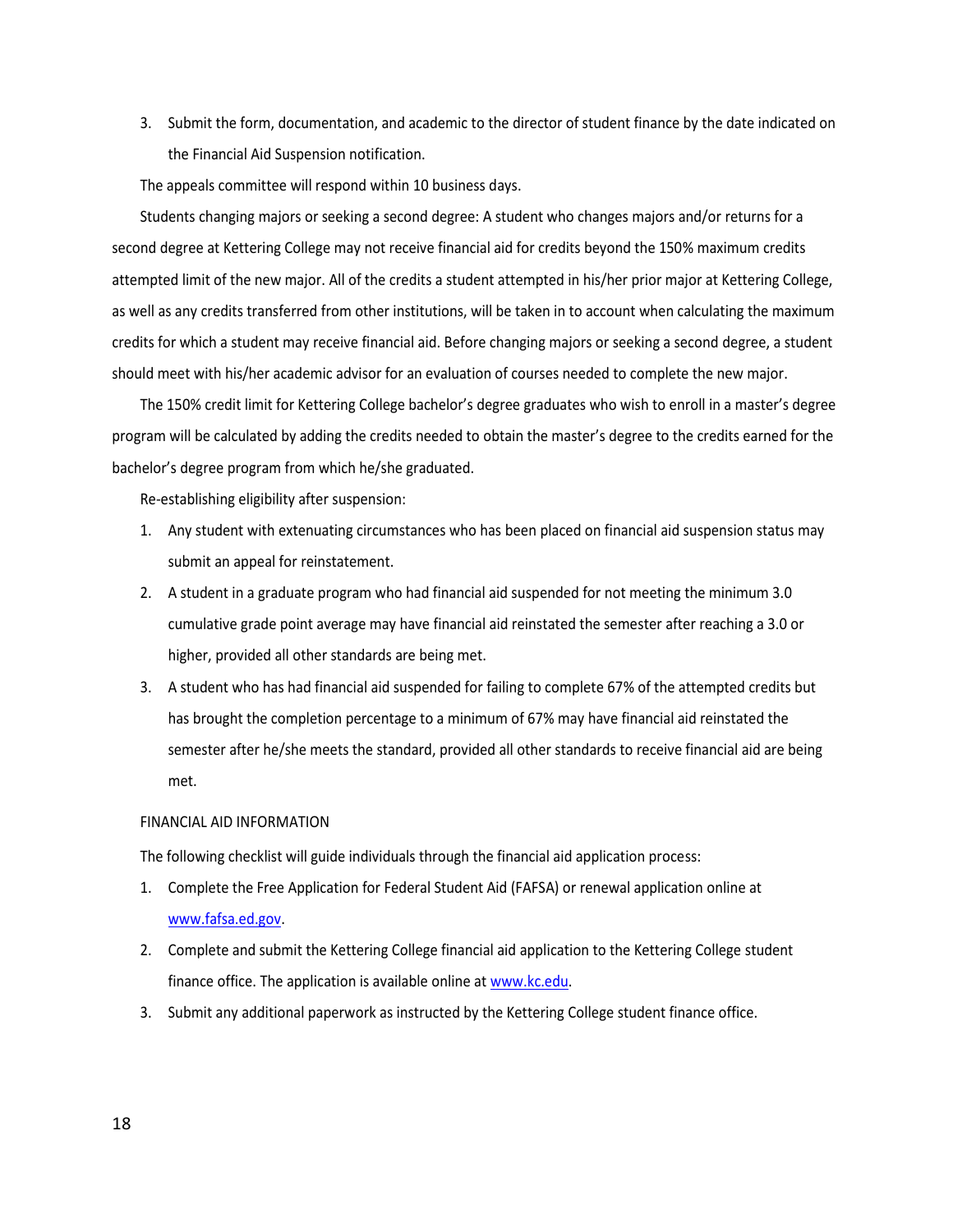A student must be enrolled at least half time (six credits) in order to receive most types of financial aid. Financial aid resources are first applied to charges on the student's account. Any remaining credit balance may then be issued to the student for living expenses.

#### TYPES OF FINANCIAL AID FOR GRADUATE STUDENTS

To apply for any type of federal or state financial aid, a student must complete a Free Application for Federal Student Aid. Notification of federal and eligibility will be directly forwarded to the Kettering College student finance office. Contact the associate director of financial aid for additional information regarding the following:

- 1. Federal Work Study (FWS): This program provides jobs for students who demonstrate financial need. FWS gives students the opportunity to earn money to help pay their educational expenses. The student should indicate interest in the FWS program on the Kettering College financial aid application.
- 2. William D. Ford Federal Direct Loan program: Includes the Federal Direct Unsubsidized Stafford Loan (Direct Unsubsidized Loan) and Federal Graduate PLUS Loan programs. For current interest rate information on loans through the William D. Ford Loan program, se[e www.studentaid.ed.gov/sa/types/loans/interest-rates.](http://www.studentaid.ed.gov/sa/types/loans/interest-rates)
	- Federal Direct Unsubsidized Loans are made available through the U.S. Department of Education, through the school, to the student. Eligibility for the Direct Unsubsidized Loan is based on the institution's cost of attendance minus other financial aid. The student is responsible for all of the interest on unsubsidized loans while the student is in school and thereafter. The student can either pay the interest each month or allow the interest to accrue until repayment begins. Repayment on the principal begins six months after the student leaves school, graduates, or drops below half-time enrollment. Students with prior bachelor's degrees are eligible to borrow under the Federal Direct Unsubsidized Loan program provided they have not borrowed in excess of the limits listed.
	- Federal Graduate PLUS Loan is now available for graduate students to borrow for educational expenses. Graduate degree students are eligible to borrow under the PLUS Loan Program up to their cost of attendance minus other estimated financial assistance in the Direct Loan Program. Requirements include a determination that the applicant does not have an adverse credit history and repayment beginning on the date of the last disbursement of the loan. Applicants for these loans are required to complete the Free Application for Federal Student Aid (FAFSA). They also must have applied for their annual loan maximum eligibility under the Federal Unsubsidized Stafford Loan Program before applying for a Graduate/Professional PLUS loan.
	- Direct Unsubsidized Annual Aggregate Loan Limits: A graduate degree student can borrow up to \$20,500 per academic year. When you graduate with a graduate degree, the maximum total debt allowed from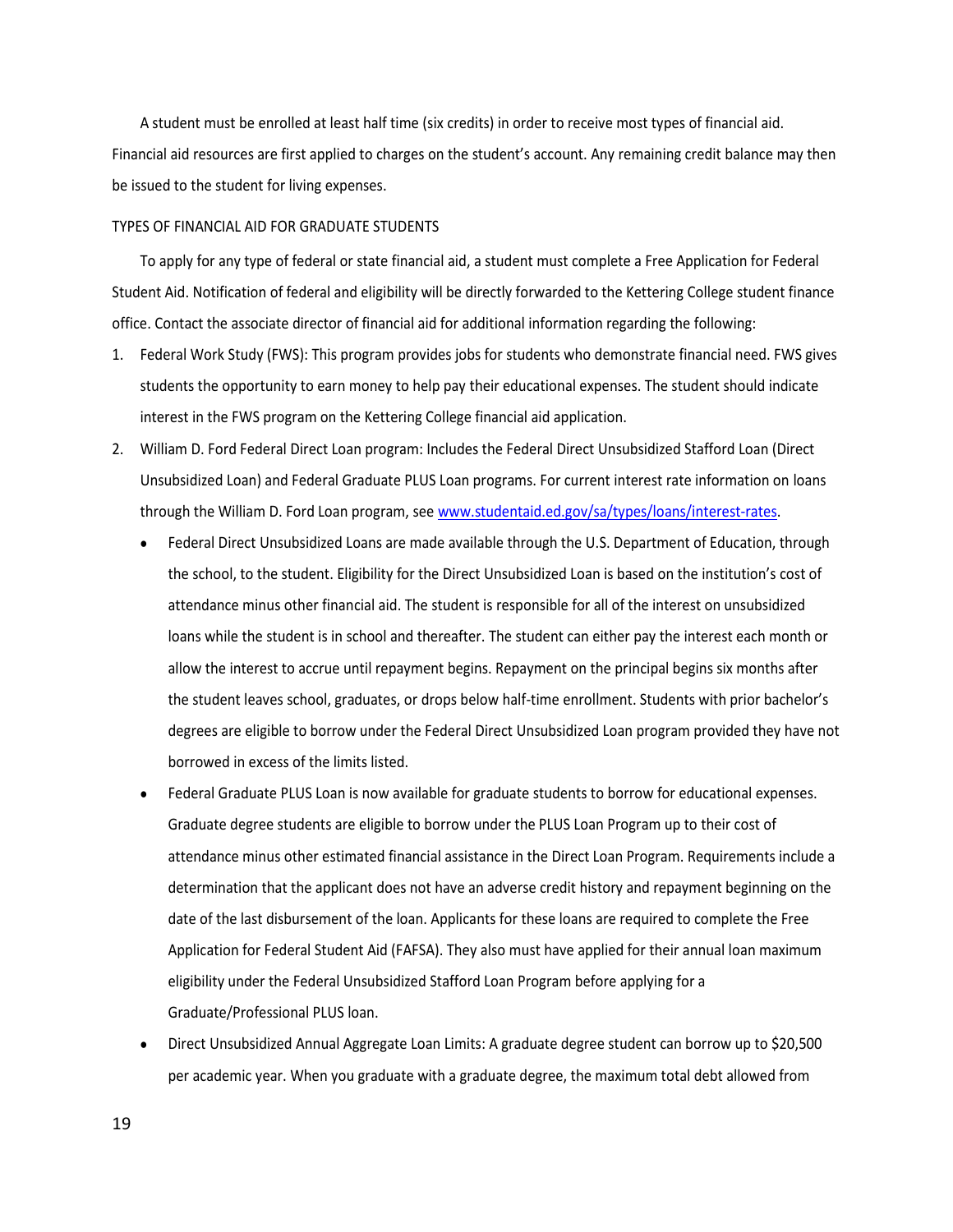Direct and Stafford Loans is \$138,500. No more than \$65,500 of this amount may be in subsidized loans (from undergraduate and previous graduate student eligibility). This maximum total graduate debt limit includes Direct and Stafford Loans received for undergraduate study as well as graduate study.

#### PART-TIME STUDENTS

A full-time student is one enrolled for at least eight credit hours. A part-time student is one enrolled for six to seven credit hours. The part-time student is subject to all fees charged to full-time students. Students enrolling for less than six credits will be charged per credit. Please refer to the Kettering College website for the tuition and fee schedule.

#### CLASS ATTENDANCE

The College must pay special attention to student attendance. Students receiving assistance from federal agencies are required by those agencies to attend class regularly. If a student's attendance is required by a government agency, it is that student's responsibility to notify the instructor that he or she will need verification of attendance. Instructors cannot certify attendance if the student has not followed the attendance requirements set up in the course syllabus. Attendance verification will require the student to:

- Obtain the attendance form from the registrar's office.
- Have the form signed by all involved faculty on a weekly basis.
- Return the completed form to the registrar's office.

NOTE: Students enrolled in the Bachelor of Science program with a human biology major who are seeking to complete the accelerated track for the MPAS should refer to the arts and sciences chapter in the undergraduate section of this *Bulletin* for details regarding that program of study.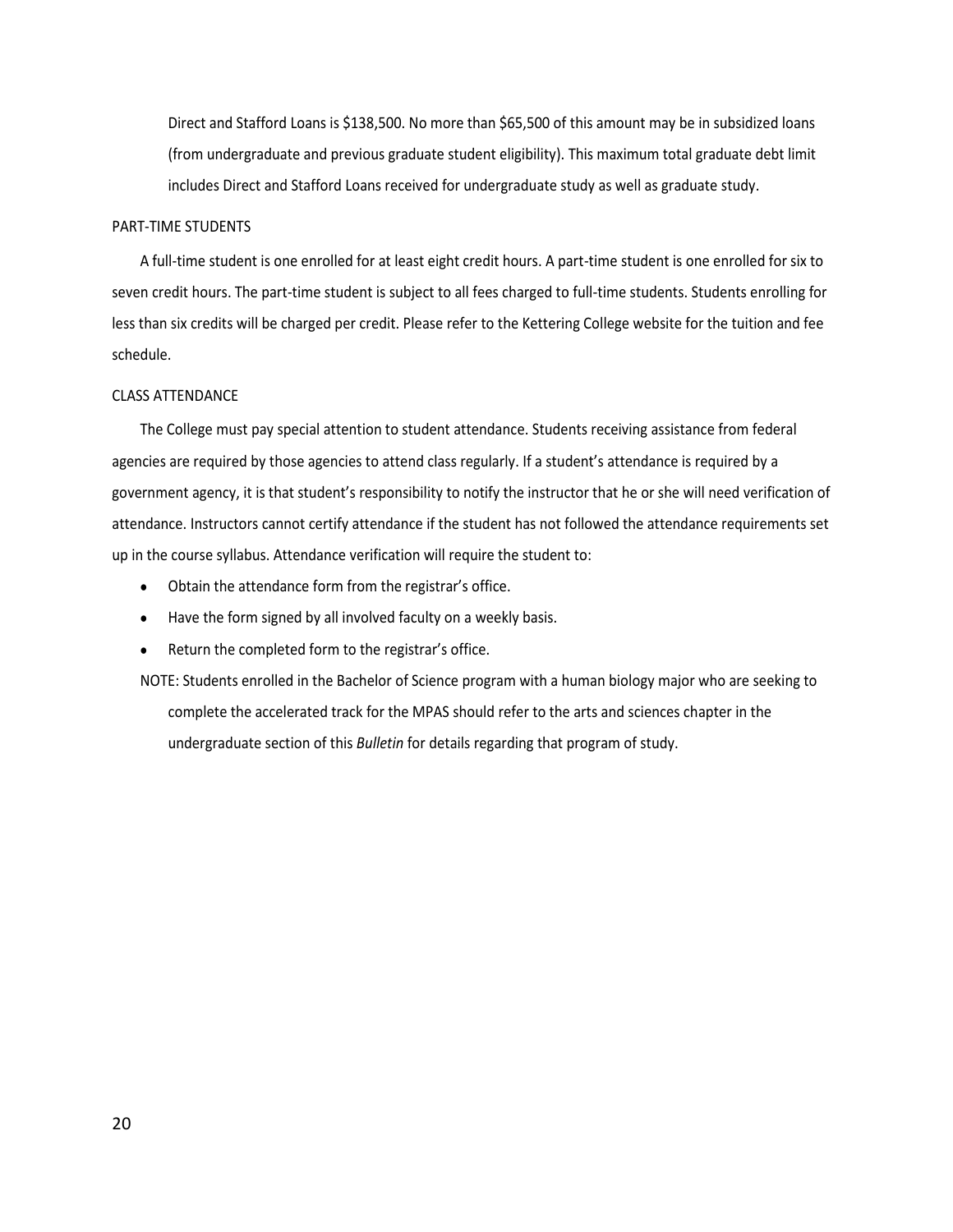# <span id="page-20-0"></span>Advanced imaging technologies

Advanced imaging is a specialized field in radiologic technology that includes computed tomography (CT), magnetic resonance imaging (MRI), vascular interventional technology (VIT), and cardiovascular interventional technology (CIT).

The RSI department offers the following programs in advanced imaging:

- BS in Health Sciences degree, emphasis in advanced imaging
- Modalities in MRI, CT, vascular interventional technology (VIT), and cardiovascular interventional technology (CIT)

Students entering Kettering College as graduates of an associate degree in radiologic technology, nuclear medicine, radiation therapy, or diagnostic medical sonography may continue their education with the following options:

- BS in Health Sciences (BSHS)
	- 1. Emphasis in advanced imaging: The ARRT-registered technologist will begin by selecting any two modalities in the advanced imaging technologies:
		- o Computed tomography (CT)
		- o Magnetic resonance imaging (MRI)
		- o Vascular interventional technology (VIT)
		- o Cardiovascular interventional technology (CIT)
	- 2. The student must complete all core requirements in the arts and sciences and health sciences courses to meet the requirements for the BSHS degree. (See the advanced imaging track description at the end of this *Bulletin* section).
	- 3. Emphasis in education or management: A course of study in arts and sciences and health sciences that will complete the BSHS degree requirements but without the advanced imaging courses. See the degree requirements section of this *Bulletin* for more information.
- Modality programs: Modality programs in CT (10weeks), vascular interventional technology (16 weeks), and cardiovascular interventional technology (16 weeks) are offered as one-semester courses of study. The MRI program is offered in a semester and a half. (See the advanced imaging track at the end of this *Bulletin*  section).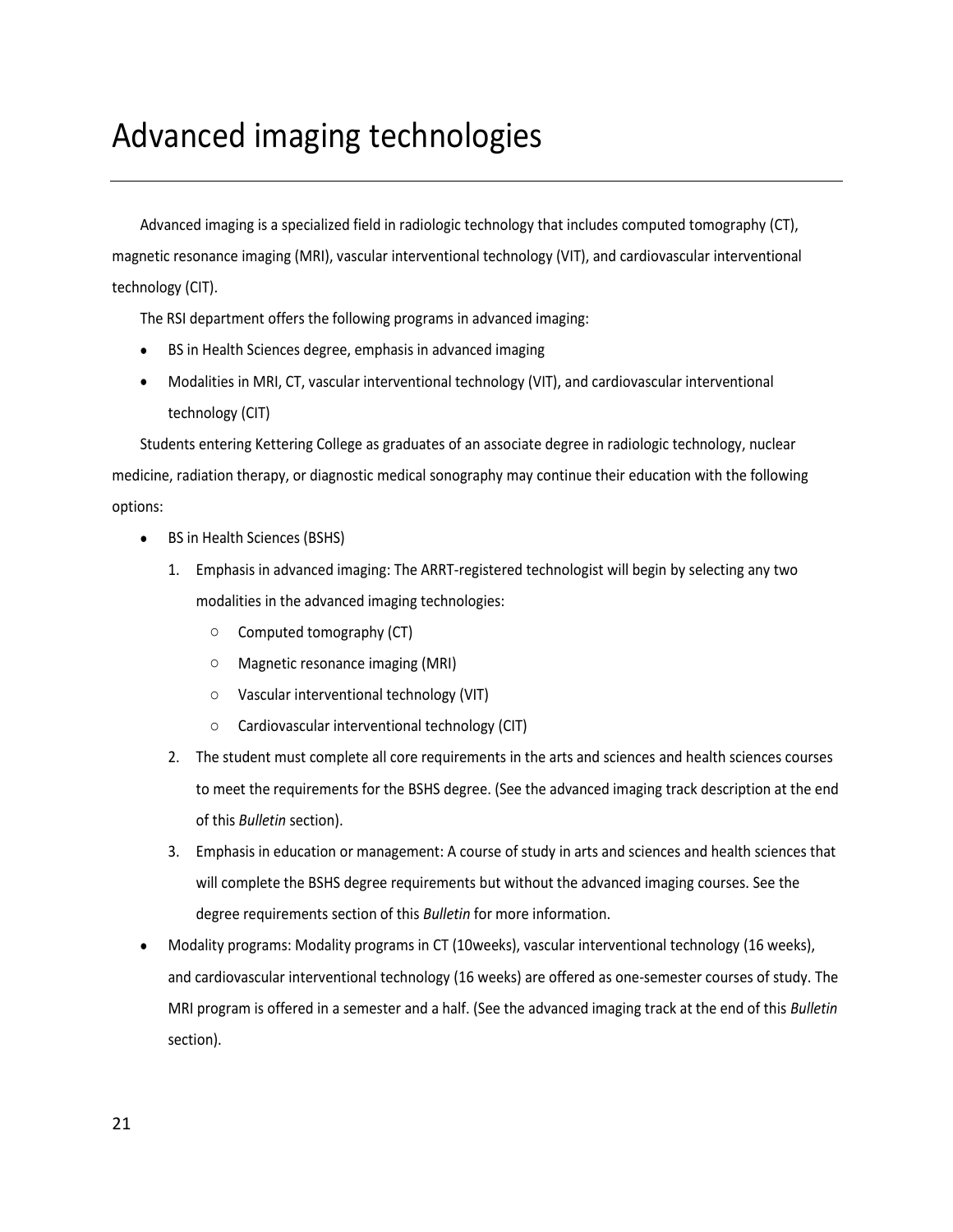All advanced imaging programs require practicum experience in the semester in which the clinical aspects courses are taught. Each student will be evaluated on classroom and practicum experiences. Completion of the clinical portions of these modalities is competency-based. To pass each clinical course, the student must complete 50 of the competencies required by the ARRT and receive a 75% or higher on clinical paperwork and evaluations. See course syllabus for details.

#### ADMISSION REQUIREMENTS

Applicants to the advanced imaging majors will satisfy the following criteria to be considered for admission: Bachelor of Science in Health Sciences or Advanced Imaging Modality

- Meet all admission requirements for Kettering College.
- Provide evidence of current certification by ARRT, ARDMS, or NMTCB in radiologic technology, medical sonography, nuclear medicine, or radiation therapy. The state of Ohio requires ARRT(R) certification to work in computed tomography, VIT, and CIT.
- Request and pay to have a background check performed by a College-approved service no more than six months prior to beginning the clinical experience. Please contact the admissions office for approved service contact information. Commencement of the clinical portion of the program is contingent upon successful clearance of the background check.
- Submit required immunizations.
- Sectional Anatomy is a prerequisite course for the CT and MRI programs. Sectional courses must meet content specifications.

Note: It is recommended that all students entering radiologic sciences and imaging programs have computer skills that enable them to use Windows, word processing, spreadsheet, and PowerPoint operations. Please refer to specific course descriptions for more details.

#### CLINICAL EDUCATION

- All advanced imaging programs require clinical experience. Clinical contact hours vary based on modality and length of semester.
- The student must pass each clinical course with a grade of C or higher.
- Failure or withdrawal from an advanced imaging course requires that all courses in the modality be repeated.
- A student may not enroll in a course more than twice. Grades of WP or WF will be counted as being enrolled in the course.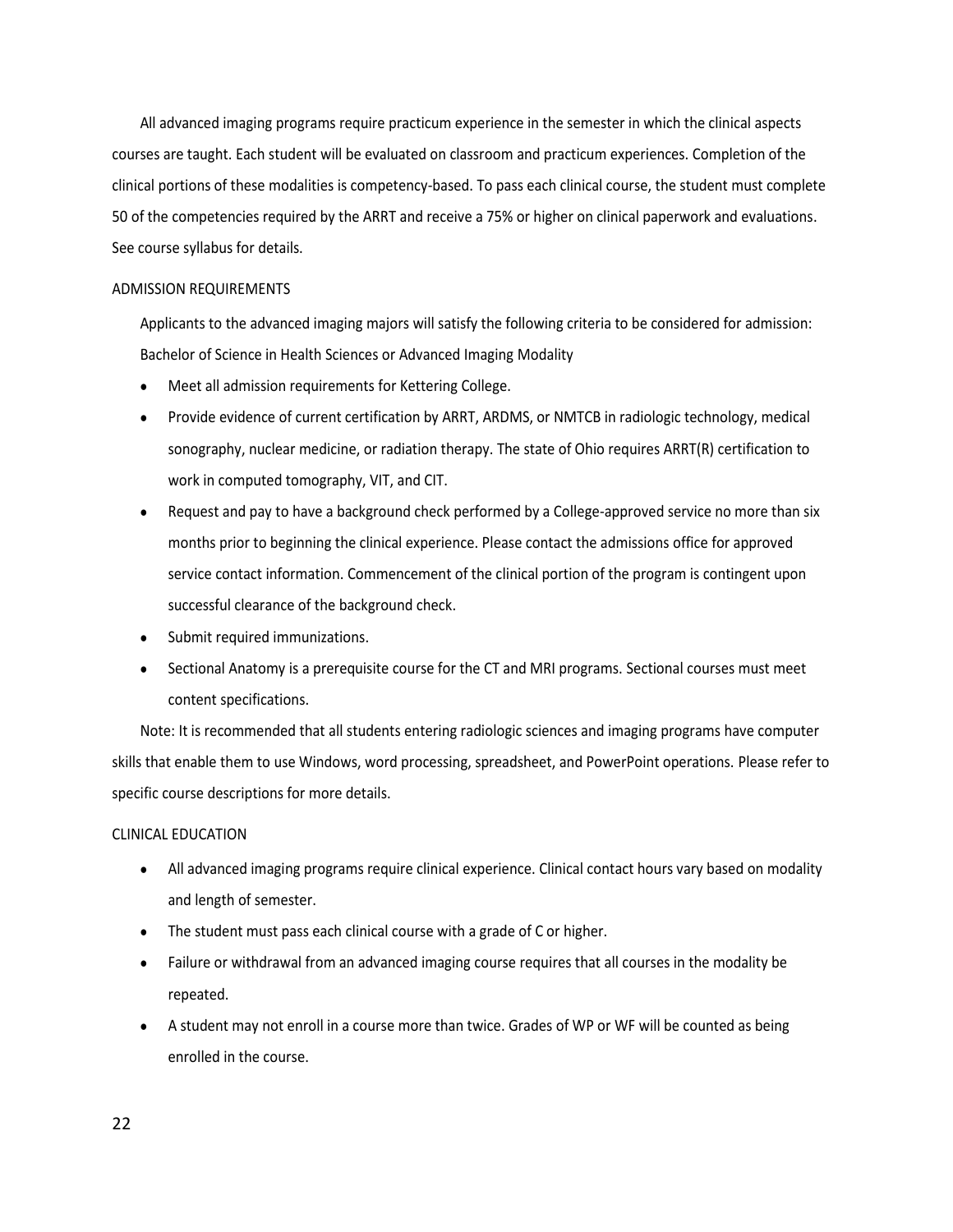- Attendance: All clinical absences must be made up. These make-up assignments must be scheduled with the clinical coordinator and the clinical site and completed before academic credit will be given.
- Transportation: Students are responsible for their own transportation to area hospitals for clinical education assignments.
- Clinical rotations: To be of maximum benefit to the imaging student and to enhance the student's versatility and skills, a wide variety of clinical rotations are provided. This includes hospitals, independent imaging centers, and physicians' offices. The student may be assigned to Kettering College clinical affiliations anywhere within 70 miles of Kettering College.
- Clinical hours for advanced imaging technologies: Each clinical experience in the advanced imaging modalities of computed tomography, magnetic resonance imaging, vascular-interventional technology, and cardiac-interventional technology requires clinical contact hours. Clinical contact hours vary based on modality and length of semester. Each clinical week has a minimum of three 8- to 10-hour days dependent on semester and modality.
- Previous experience: The radiologic sciences and imaging department may grant clinical credit for previous clinical training or experiences to advanced imaging students. In order to receive clinical credit for previous clinical training or experience, students must petition for approval to the program director. This petition only applies to those who have been crosstrained or work in the field and need ARRT Structured Education to sit for registry. Acceptance of the petition will be based on employee records and recommendations explaining why the clinical hours should be negotiated. The current supervisor verification of a minimum of one year of continuing employment in specific advanced imaging modalities (CT, MRI, VIT, or CIT). Parttime experience will be considered if the student is employed at least 20 hours per week (half of full-time equivalent).
- Possible modality range: 3-11 credit hour range depending on modality clinical hours.
- Students who are ARRT-registered for CT, MRI, vascular interventional technology, or cardiovascular interventional technology may receive advanced placement by receiving validation of upper-division credits for one modality toward the Bachelor of Science in Health Sciences, advanced imaging emphasis.
- Space availability: All applicants must realize that all the programs are limited in size by their certification agencies and by the availability of clinical sites. It is impossible to accept more students than our accreditation agencies approve and the clinical sites allow.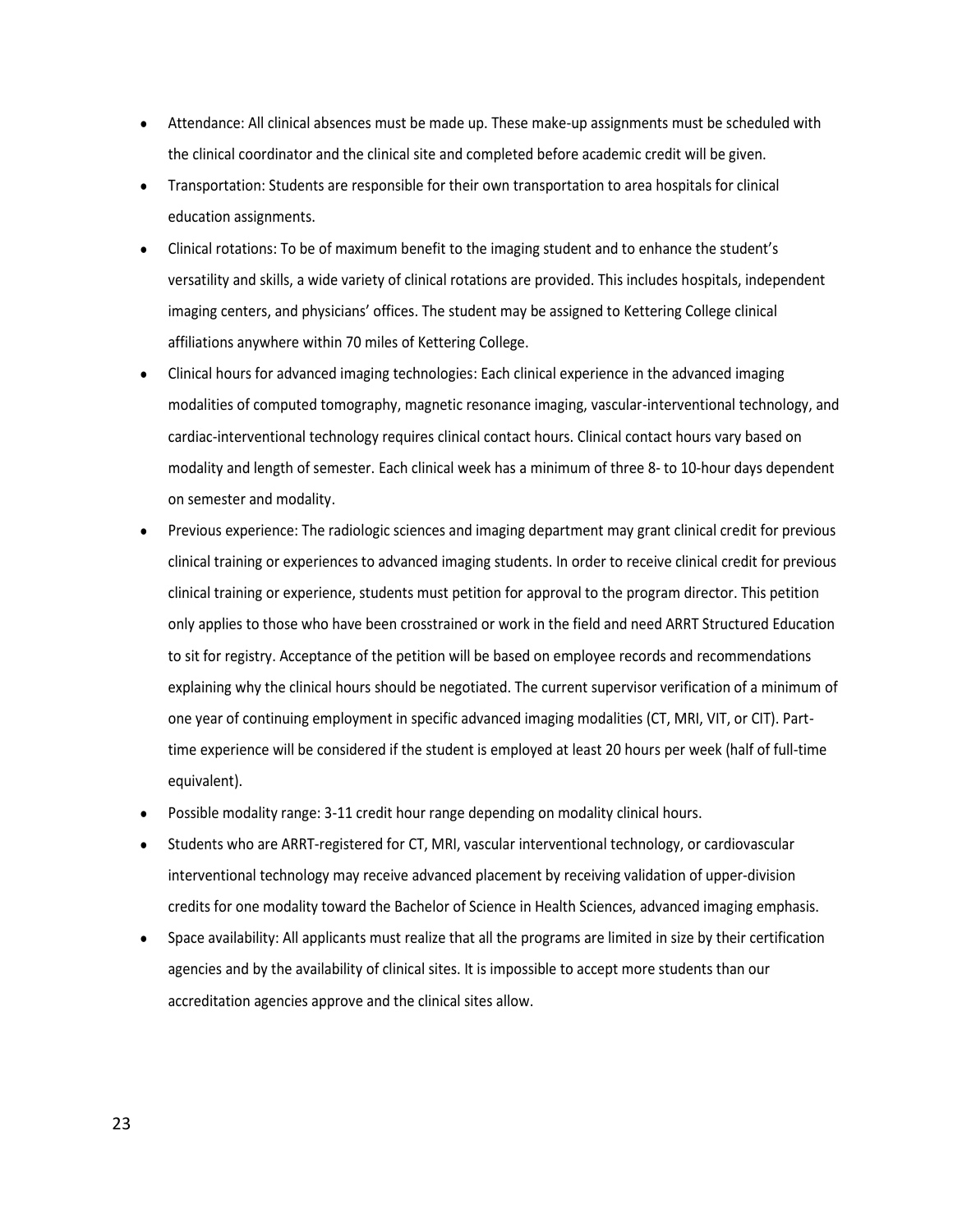#### PROGRESSION REQUIREMENTS

- GPA in arts and sciences courses: In order to remain in the advanced imaging program, a student must earn a grade of C or above in all program-required HESC classes.
- GPA in advanced imaging courses: A minimum cumulative grade point average of 2.5 (C) in advanced imaging technology courses must be maintained. Students must earn a grade of C or above in all ADIM courses. Failure to achieve at least a C in any ADIM course will result in dismissal from the program, and the student must submit a written request in order to be readmitted. Readmitted students will be under the *Academic Bulletin* for that academic year.

#### READMISSION

A student who has one ADIM failure may apply for readmission into advanced imaging through the admissions office. A student who fails or is removed from ADIM cannot switch to another emphasis.

#### BACHELOR OF SCIENCE IN HEALTH SCIENCES, ADVANCED IMAGING TRACK

The following is a description and list of credits required for the Bachelor of Science in Health Sciences, advanced imaging track.

Total credits required for degree (at least 40 must be upper-division)

| Degree core credits                               | 18-19     |
|---------------------------------------------------|-----------|
| <b>HESC credits</b>                               | 19        |
| ADIM credits (vascular track vs. sectional track) | $15 - 23$ |

| TOTALS: | Option 1: CT, MRI (23)     | 60-61 credits |
|---------|----------------------------|---------------|
|         | Option 2: VIT, CIT (14/15) | 51-53 credits |
|         | Option 3: VIT, CT (15)     | 52-53 credits |
|         | Option 4: VIT, MRI (20)    | 57-58 credits |
|         | Option 5: CT, CIT (17/18)  | 54-56 credits |
|         | Option 6: MR, CIT (22/23)  | 59-61 credits |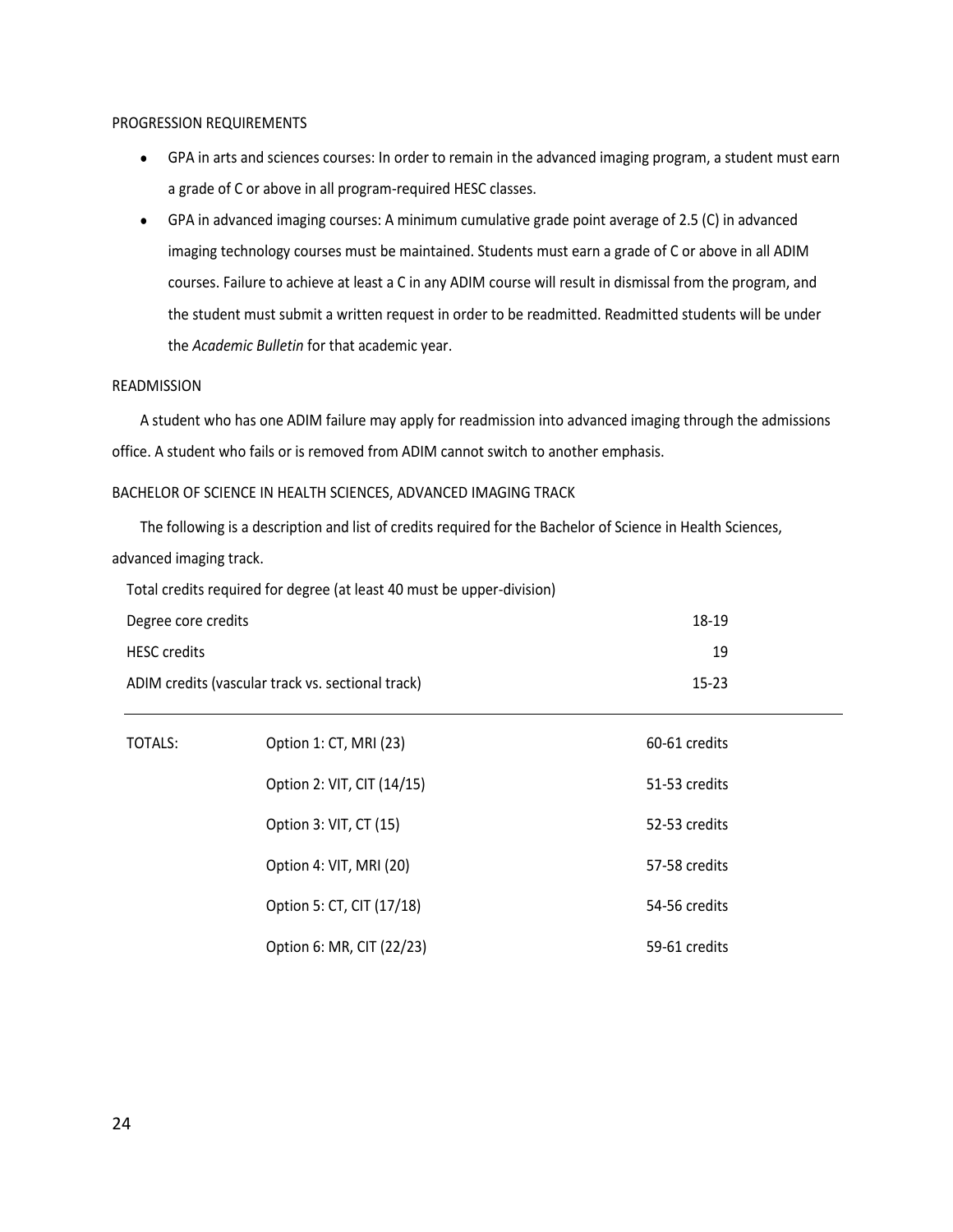#### COURSE REQUIREMENTS

#### Degree core

Humanities electives (6 credits): literature, history, philosophy, music, art, theater, or foreign language Religion (6 credits, RELP 316 Spirituality in Healing and Health Care and RELP 306 Spiritual Dimensions and

Death and Dying are required)

Mathematics (4 credits, MATH 215)

Social sciences (3 credits, SOCI 375)

Health sciences core

HESC 310, 318, 340, 348, 381, 435, 481 (19 credits)

Advanced imaging emphasis courses

Option 1: CT, MRI — ADIM 300, 328, 404, 305, 425, 315 (23 credits)

Option 2: VIT, CIT — ADIM 311, 321, 413, 432, ADIM 360 as needed/required (14/15 credits)

Option 3: VIT, CT — ADIM 311, 321, 300, 328, 404 (15 credits)

Option 4: VIT, MRI — ADIM 311, 321, 305, 425, 315 (20 credits)

Option 5: CT, CIT — ADIM 300, 328, 404, 413, 432, ADIM 360 as needed/required (17/18 credits)

Option 6: MR, CIT — ADIM 305, 425, 315, 413, 432, ADIM 360 as needed/required (22/23 credits)

#### COMPLETION REQUIREMENTS

- 1. Bachelor of Science in Health Sciences degree:
	- a. Complete all required and elective courses with a cumulative GPA of 2.00 or greater.
	- b. Complete core and major requirements.
	- c. Complete all program requirements.
	- d. Complete all graduation requirements including residency.
- 2. Modality: Complete all required courses per modality (CT, MRI, VIT, or CIT).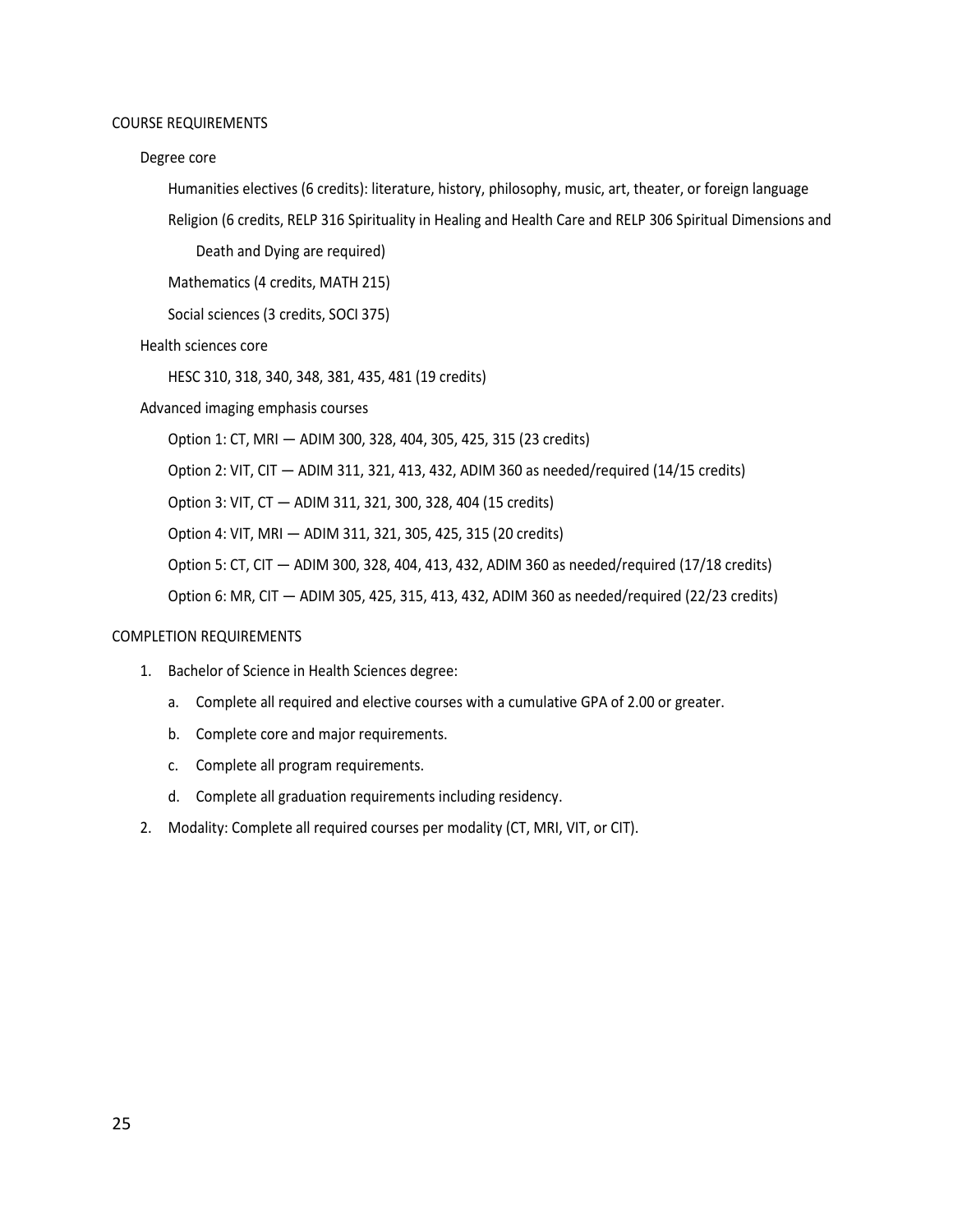#### MODALITY PROGRAMS OF STUDY

|  |  | MODALITY IN COMPUTED TOMOGRAPHY (CT) |  |
|--|--|--------------------------------------|--|
|--|--|--------------------------------------|--|

| <b>ADIM 300</b>             | CT Theory*                                                                                                     | 3            |
|-----------------------------|----------------------------------------------------------------------------------------------------------------|--------------|
| <b>ADIM 328</b>             | Clinical Aspects of CT*                                                                                        | 3            |
| <b>ADIM 404</b>             | Practicum I (CT)                                                                                               | 3            |
|                             | <b>TOTAL</b>                                                                                                   | 9            |
|                             | *Note: ARRT Registry review material will be incorporated into this course.                                    |              |
|                             | MODALITY IN MAGNETIC RESONANCE IMAGING (MRI)                                                                   |              |
| <b>ADIM 305</b>             | MRI Theory*                                                                                                    | 6            |
| <b>ADIM 425</b>             | Clinical Aspects of MRI*                                                                                       | 5            |
| <b>ADIM 315</b>             | Practicum II (MRI)                                                                                             | 3            |
|                             | <b>TOTAL</b>                                                                                                   | 14           |
|                             | * Note: ARRT Registry review material will be incorporated into this course.                                   |              |
|                             | MODALITY IN VASCULAR INTERVENTIONAL TECHNOLOGY (VIT)                                                           |              |
| <b>ADIM 311</b>             | Vascular Interventional Technology*                                                                            | 3            |
| <b>ADIM 321</b>             | Practicum III (VIT)                                                                                            | 3            |
|                             | <b>TOTAL</b>                                                                                                   | 6            |
|                             | * Note: ARRT Registry review material will be incorporated into this course. Course availability is subject to |              |
| minimum student enrollment. |                                                                                                                |              |
|                             | MODALITY IN CARDIOVASCULAR INTERVENTIONAL TECHNOLOGY (CIT)                                                     |              |
| <b>ADIM 413</b>             | Cardiovascular-Interventional Technology*                                                                      | 5            |
| <b>ADIM 432</b>             | Practicum IV (CIT)                                                                                             | 3            |
| <b>ADIM 360</b>             | Advanced Cardiac Life Support (as needed)                                                                      | $\mathbf{1}$ |
|                             | <b>TOTAL</b>                                                                                                   | 8/9          |

\* Note: ARRT Registry review material will be incorporated into this course.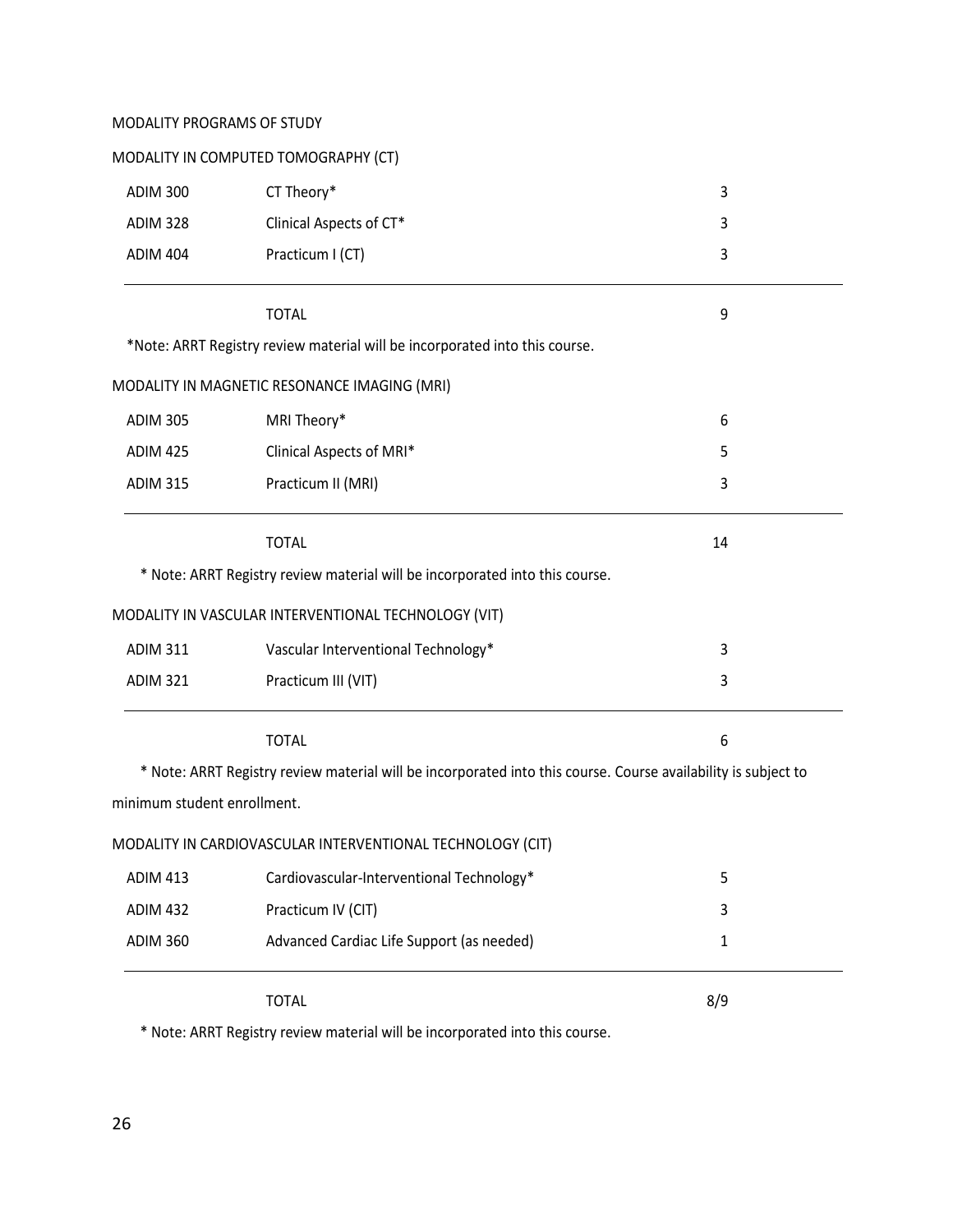#### PROFESSIONAL REGISTRATION

The advanced imaging programs prepare the students for the American Registry of Radiologic Technologists' post-primary certification examinations in CT, MRI, VIT, and CIT. Didactic and clinical courses help prepare for these examinations. For more information on the eligibility requirements, refer to the ARRT website: [www.arrt.org.](http://www.arrt.org/)

#### BACCALAUREATE COMPLETION ADVANCED IMAGING TRACK

#### Taryn Talbott, Clinical Coordinator

Graduates in an accredited RT program who do not have an associate degree must complete all AS degree core requirements before beginning the advanced imaging track. Certification as an ARRT RT is required to be admitted into the advanced imaging tracks.

#### ADVANCED PLACEMENT FOR BACHELOR OF SCIENCE IN HEALTH SCIENCES, ADVANCED IMAGING EMPHASIS

Students who are ARRT-registered for CT, MRI, vascular interventional technology, or cardiovascular interventional technology may receive advanced placement by receiving validation of upper-division credits for one modality toward the Bachelor of Science in Health Sciences, advanced imaging emphasis.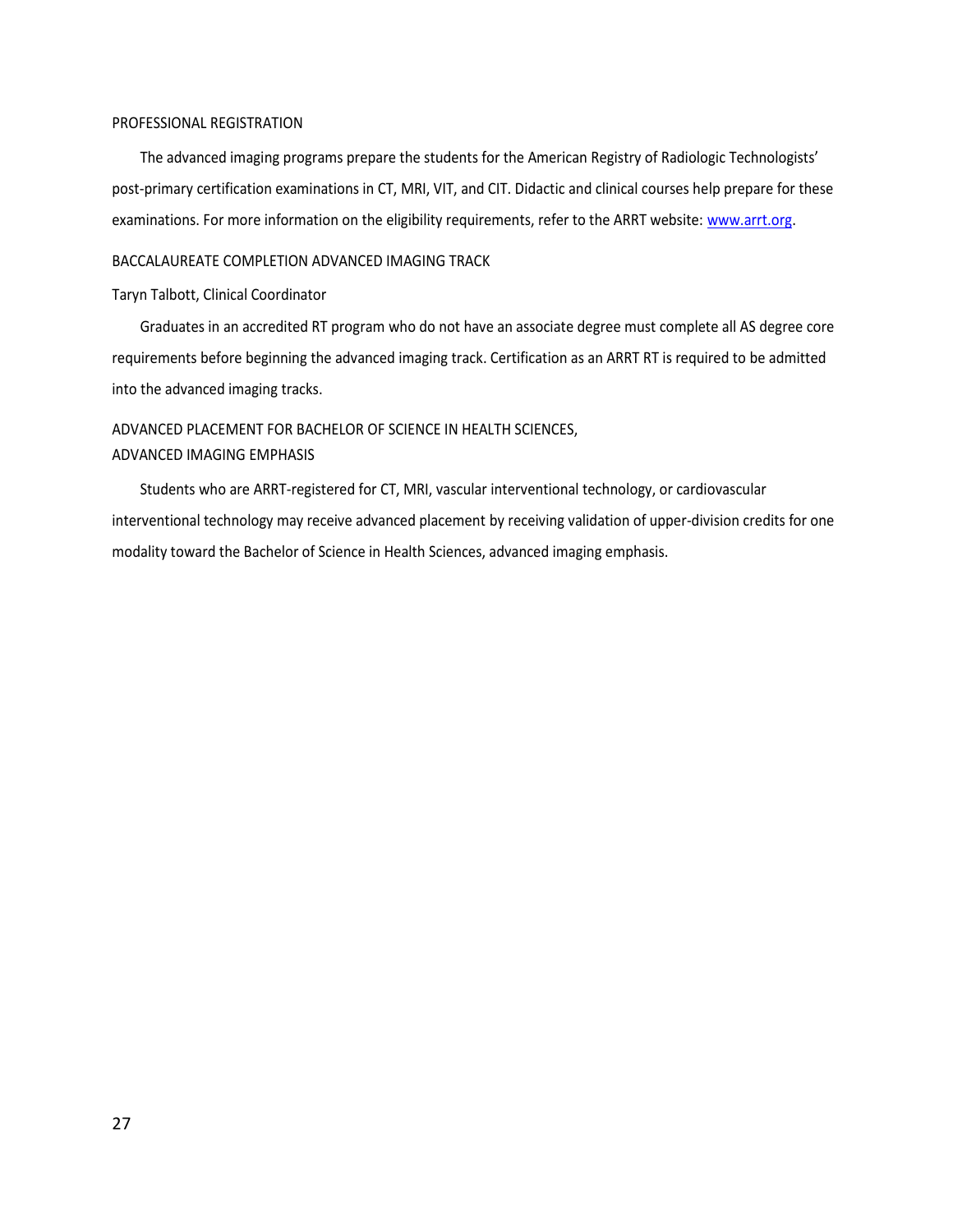#### <span id="page-27-0"></span>ADIM 404 Practicum I (CT) 3 credits

Supervised, competency-based education in computed tomography at an affiliated clinical education site. The student observes, assists with, and eventually performs all routine CT examinations. It is recommended that the student enter the course with a functional knowledge of Windows operations for the clinical setting.

ADIM 360 Advanced Cardiac Life Support 1 credit 1 credit 1 credit

Provides the opportunity to acquire knowledge and skills in advanced cardiac life support theory and techniques. Upon successful completion of the course, the student will receive American Heart Association certification as an Advanced Cardiac Life Support (ACLS) Provider. Graded on a pass/not pass basis. The course will be offered as a blended course consisting of one all day online interaction and three all day on campus learning and testing.

Prerequisite: Current certification in Basic Life Support (CPR)

ADIM 412 Cardiovascular Interventional Technology **6 contract of the Cardiovascular Interventional Technology** 6 credits

Focus on cardiac diagnostic and interventional procedures not previously covered. An in-depth method of monitoring as well as assessing the patient's status and therapy response. Acquired knowledge and skills in advanced cardiac life support (ACLS) and techniques. Upon successful completion of the ACLS course, the student will receive American Heart Association certification as an ACLS provider. The ACLS course will be graded on a pass/not pass basis. Passage of the ACLS course is mandatory in order to proceed with the program. Prerequisite for ACLS is current certification in Basic Life Support (CPR). Incorporates preparation for the ARRT Registry examinations. Course requirements include a typed paper or article reports.

Prerequisites or corequisites: HESC 360 with minimum grade of C

ADIM 413 Cardiovascular-Interventional Technology **5** credits 3 credits

Cardiac-Interventional Technology is designed to give students the necessary didactic knowledge to become successful cardiac-interventional radiologic technologists. Topics of discussion and assessment in this online course will include cardiovascular and peripheral vascular anatomy & physiology, hemodynamic data & calculations, ECG rhythm recognition, fluoroscopic and angiographic imaging, cardiovascular pathology & interventions, and patient care.

Prerequisites or corequisites: HESC 360 with minimum grade of C